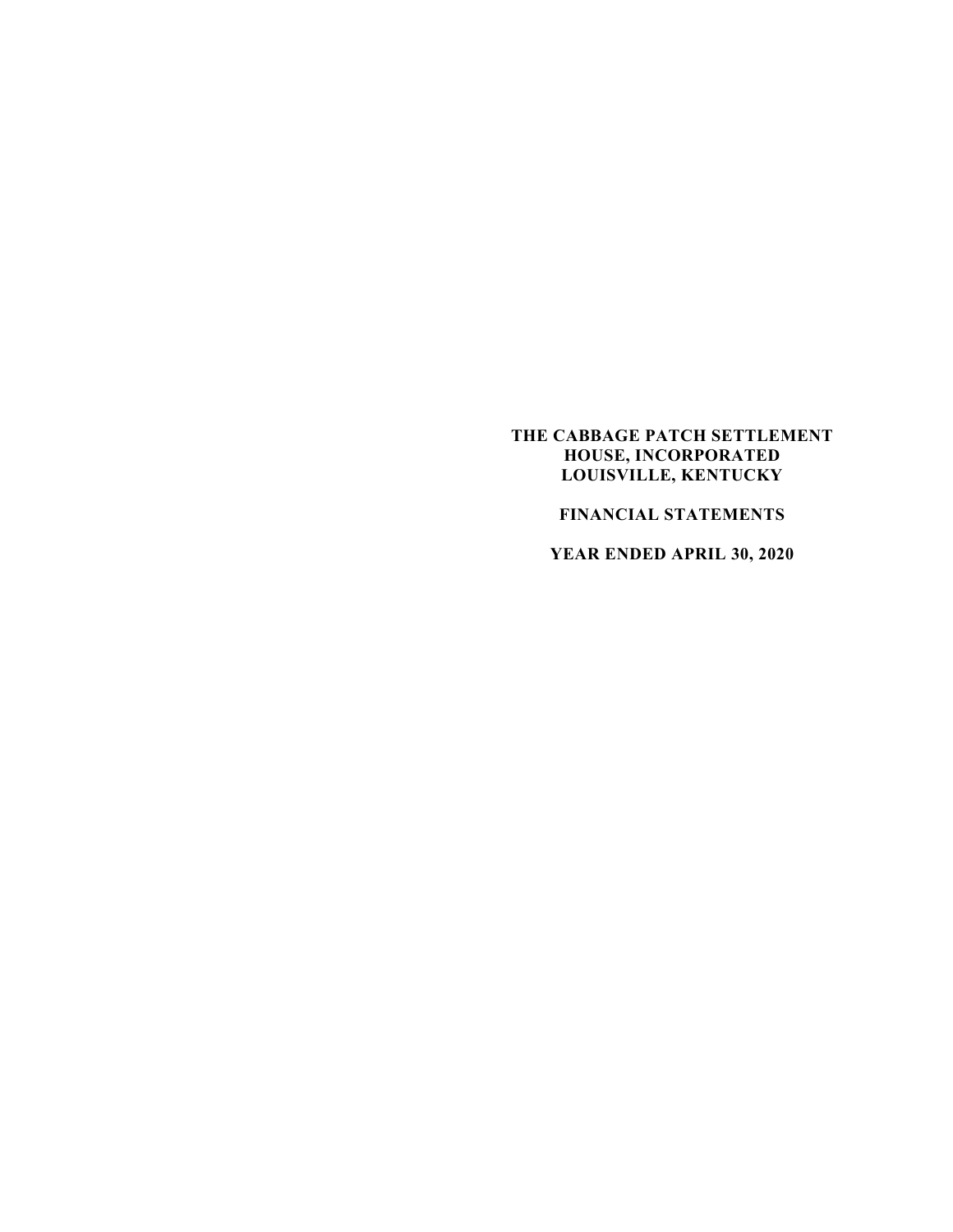# **THE CABBAGE PATCH SETTLEMENT HOUSE, INCORPORATED**

# **CONTENTS**

| $8-21$ |
|--------|

# **Page**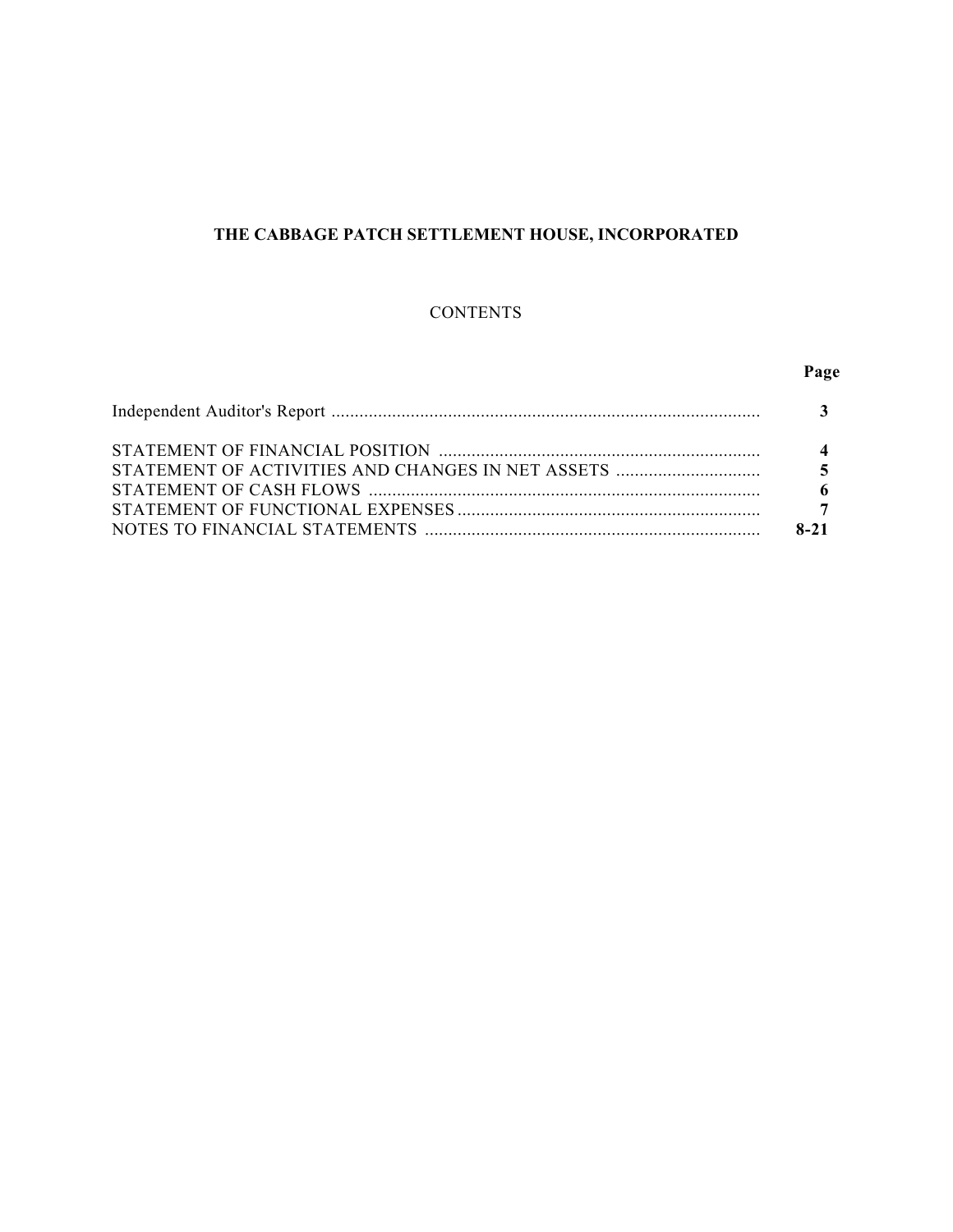

222 EAST MARKET STREET, P.O. BOX 1407, NEW ALBANY, INDIANA 47150 · PHONE: 812.945.2311 · FAX: 812.945.2603

### **Independent Auditor's Report**

Board of Directors **The Cabbage Patch Settlement House, Incorporated**  Louisville, Kentucky

We have audited the accompanying financial statements of **The Cabbage Patch Settlement House, Incorporated** (a nonprofit organization), which comprise the statement of financial position as of April 30, 2020, and the related statements of activities and changes in net assets, cash flows and statement of functional expenses for the year then ended, and the related notes to the financial statements.

#### **Management's Responsibility for the Financial Statements**

Management is responsible for the preparation and fair presentation of these financial statements in accordance with accounting principles generally accepted in the United States of America; this includes the design, implementation, and maintenance of internal control relevant to the preparation and fair presentation of financial statements that are free from material misstatement, whether due to fraud or error.

#### **Auditor's Responsibility**

Our responsibility is to express an opinion on these financial statements based on our audit. We conducted our audit in accordance with auditing standards generally accepted in the United States of America. Those standards require that we plan and perform the audit to obtain reasonable assurance about whether the financial statements are free from material misstatement.

An audit involves performing procedures to obtain audit evidence about the amounts and disclosures in the financial statements. The procedures selected depend on the auditor's judgment, including the assessment of the risks of material misstatement of the financial statements, whether due to fraud or error. In making those risk assessments, the auditor considers internal control relevant to the entity's preparation and fair presentation of the financial statements in order to design audit procedures that are appropriate in the circumstances, but not for the purpose of expressing an opinion on the effectiveness of the entity's internal control. Accordingly, we express no such opinion. An audit also includes evaluating the appropriateness of accounting policies used and the reasonableness of significant accounting estimates made by management, as well as evaluating the overall presentation of the financial statements.

We believe that the audit evidence we have obtained is sufficient and appropriate to provide a basis for our audit opinion.

#### **Opinion**

In our opinion, the financial statements referred to above present fairly, in all material respects, the financial position of **The Cabbage Patch Settlement House, Incorporated** as of April 30, 2020, and the changes in its net assets and its cash flows for the year then ended in accordance with accounting principles generally accepted in the United States of America.

Monroe Shire

Louisville, Kentucky July 20, 2021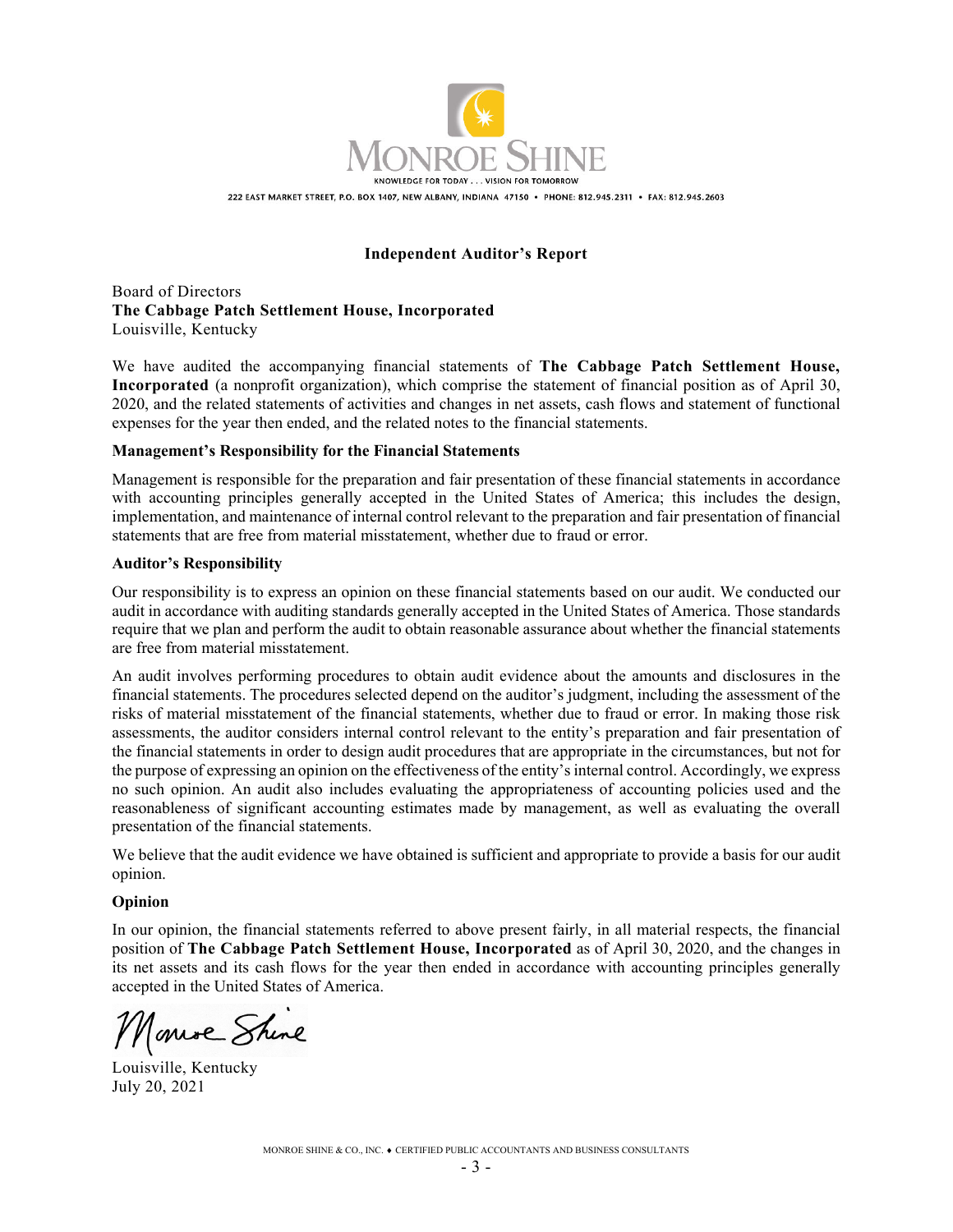### **THE CABBAGE PATCH SETTLEMENT HOUSE, INCORPORATED STATEMENT OF FINANCIAL POSITION APRIL 30, 2020**

### **ASSETS**

| <b>CURRENT ASSETS</b>                         |                  |
|-----------------------------------------------|------------------|
| Cash                                          | \$<br>552,957    |
| Pledges receivable                            | 108,888          |
| Interest receivable                           | 14,537           |
| Prepaid program costs                         | 5,250            |
| <b>Total Current Assets</b>                   | 681,632          |
| <b>NON-CURRENT ASSETS</b>                     |                  |
| Pledges receivable, net of current portion    | 264,327          |
| Property and equipment, net                   | 4,959,240        |
| Investments                                   | 12,489,497       |
| Beneficial interest in annuity trust          | 265,616          |
| Beneficial interest in perpetual trusts       | 6,730,763        |
| <b>Total Non-Current Assets</b>               | 24,709,443       |
| <b>TOTAL ASSETS</b>                           | \$<br>25,391,075 |
| <b>LIABILITIES AND NET ASSETS</b>             |                  |
| <b>CURRENT LIABILITIES</b>                    |                  |
| Accounts payable                              | \$<br>47,947     |
| Paycheck Protection Program loan              | 307,600          |
| Accrued payroll and employee related expenses | 47,413           |
| Deferred revenue                              | 33,300           |
| <b>Total Liabilities</b>                      | 436,260          |
| <b>NET ASSETS</b>                             |                  |
| Without donor restrictions                    | 7,401,573        |
| With donor restrictions                       | 17,553,242       |
| <b>Total Net Assets</b>                       | 24,954,815       |
| <b>TOTAL LIABILITIES AND NET ASSETS</b>       | \$<br>25,391,075 |

See notes to financial statements.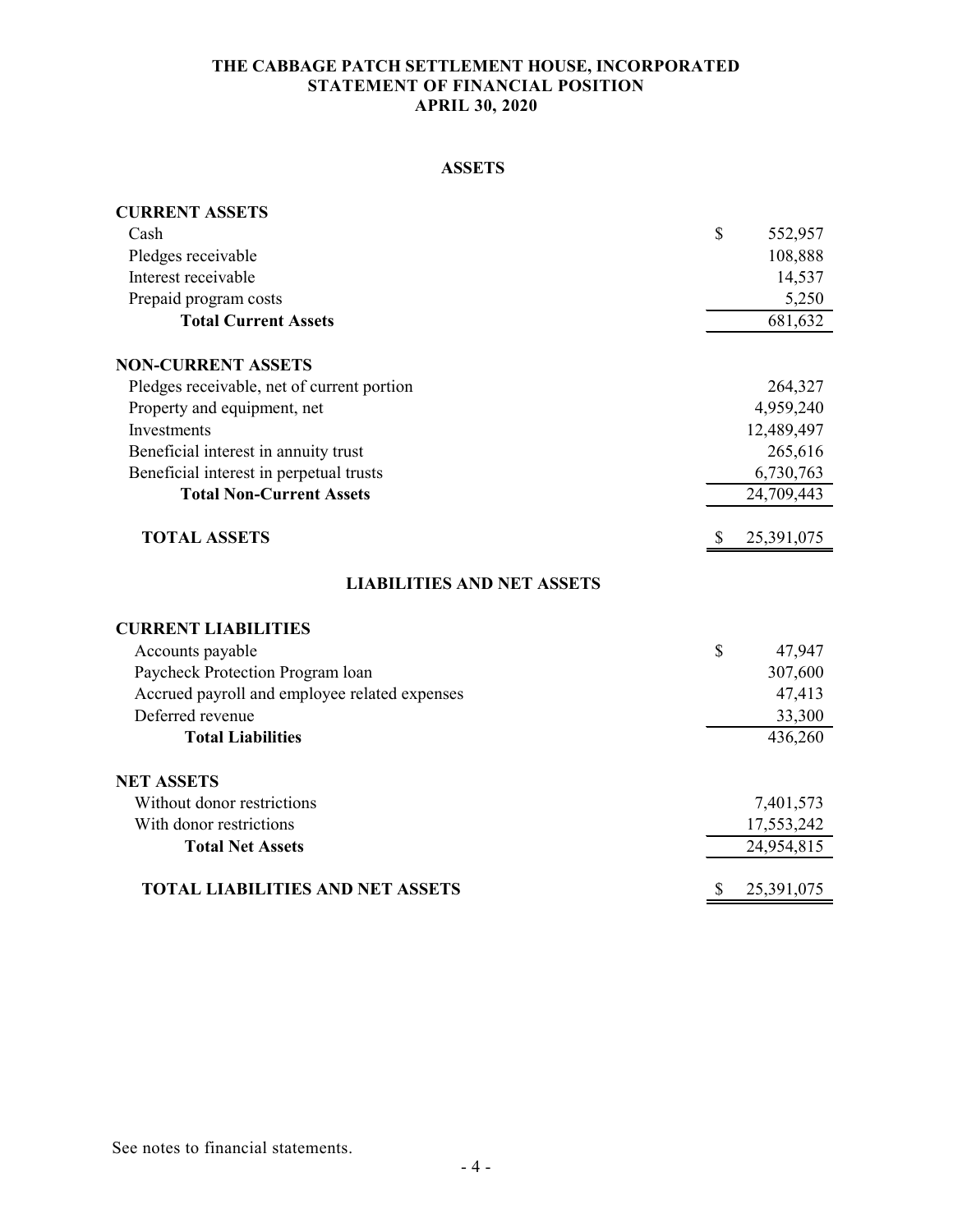### **THE CABBAGE PATCH SETTLEMENT HOUSE, INCORPORATED STATEMENT OF ACTIVITIES AND CHANGES IN NET ASSETS YEAR ENDED APRIL 30, 2020**

|                                         |             | <b>Without Donor</b> |                     | <b>With Donor</b>        |     |               |  |  |
|-----------------------------------------|-------------|----------------------|---------------------|--------------------------|-----|---------------|--|--|
|                                         |             |                      | <b>Restrictions</b> | <b>Restrictions</b>      |     | <b>Total</b>  |  |  |
| <b>Revenues and Other Support</b>       |             |                      |                     |                          |     |               |  |  |
| Contributions                           |             | $\$$                 | 854,081             | \$<br>840,375            | \$. | 1,694,456     |  |  |
| Contributions in kind - operations      |             |                      | 71,553              |                          |     | 71,553        |  |  |
| Other revenues                          |             |                      | 15,885              |                          |     | 15,885        |  |  |
| Special events, Golf                    |             |                      |                     |                          |     |               |  |  |
| Contributions in kind                   | \$          |                      |                     |                          |     |               |  |  |
| Special events income                   | 135,875     |                      |                     |                          |     |               |  |  |
| Less: expenses                          | (55, 589)   |                      | 80,286              |                          |     | 80,286        |  |  |
| Special events, Auction                 |             |                      |                     |                          |     |               |  |  |
| Contributions in kind                   | \$<br>1,525 |                      |                     |                          |     |               |  |  |
| Special events income                   | 214,355     |                      |                     |                          |     |               |  |  |
| Less: expenses                          | (69, 837)   |                      | 146,043             |                          |     | 146,043       |  |  |
| Special events, Putting Event           |             |                      |                     |                          |     |               |  |  |
| Contributions in kind                   | \$<br>5,648 |                      |                     |                          |     |               |  |  |
| Special events income                   |             |                      |                     |                          |     |               |  |  |
| Less: expenses                          | (29,009)    |                      | (23,361)            |                          |     | (23,361)      |  |  |
| Distributions from perpetual trusts:    |             |                      |                     |                          |     |               |  |  |
| Marshall Trust                          |             |                      | 178,395             |                          |     | 178,395       |  |  |
| <b>Milton Trusts</b>                    |             |                      | 139,657             |                          |     | 139,657       |  |  |
| <b>Chandler Trust</b>                   |             |                      | 6,267               |                          |     | 6,267         |  |  |
| Net investment return                   |             |                      | 6,458               | (1,107,855)              |     | (1, 101, 397) |  |  |
| Rental income - 1421 South 6th Street   |             |                      | 12,000              |                          |     | 12,000        |  |  |
| Net assets released from restrictions   |             |                      | 573,721             | (573, 721)               |     |               |  |  |
| <b>Total Revenues and Other Support</b> |             |                      | 2,060,985           | (841,201)                |     | 1,219,784     |  |  |
| <b>Expenses</b>                         |             |                      |                     |                          |     |               |  |  |
| Program services                        |             |                      | 1,850,488           |                          |     | 1,850,488     |  |  |
| General and administrative expenses     |             |                      | 299,514             |                          |     | 299,514       |  |  |
| Fundraising                             |             |                      | 272,308             |                          |     | 272,308       |  |  |
| <b>Total Expenses</b>                   |             |                      | 2,422,310           | $\overline{\phantom{0}}$ |     | 2,422,310     |  |  |
|                                         |             |                      |                     |                          |     |               |  |  |
| <b>Change in Net Assets</b>             |             | \$                   | $(361,325)$ \$      | $(841,201)$ \$           |     | (1,202,526)   |  |  |
| Net assets, beginning of year           |             |                      | 7,762,898           | 18,394,443               |     | 26,157,341    |  |  |
| <b>Net Assets, End of Year</b>          |             | \$                   | 7,401,573           | 17,553,242<br>\$         | S   | 24,954,815    |  |  |

See notes to financial statements.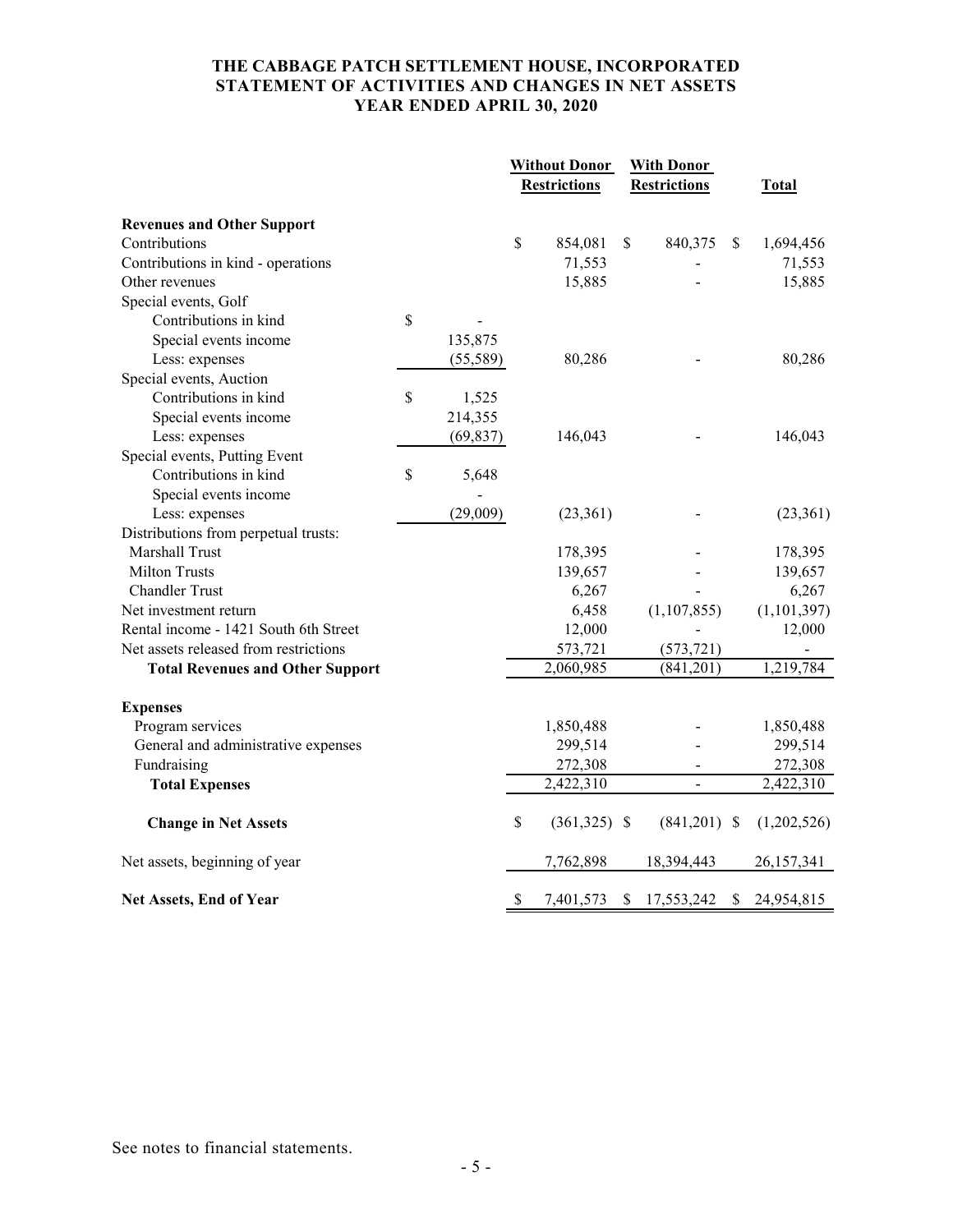### **THE CABBAGE PATCH SETTLEMENT HOUSE, INCORPORATED STATEMENT OF CASH FLOWS YEAR ENDED APRIL 30, 2020**

# **OPERATING ACTIVITIES**

| Changes in net assets                                  | (1,202,526)   |
|--------------------------------------------------------|---------------|
| Adjustments to reconcile changes in net assets to      |               |
| net cash provided by operating activities:             |               |
| Depreciation                                           | 248,938       |
| Net realized and unrealized losses on investments      | 2,002,428     |
| Decrease in value of funds held in trust by others     | (702, 901)    |
| (Increase) decrease in:                                |               |
| Pledges receivable                                     | (201,315)     |
| Interest receivable                                    | 487           |
| Prepaid program costs                                  | (4,550)       |
| Increase (decrease) in:                                |               |
| Accounts payable                                       | 12,357        |
| Accrued payroll and employee related expenses          | (44, 407)     |
| Deferred revenue - programs and special events         | 9,800         |
| <b>Net Cash Provided By Operating Activities</b>       | 118,311       |
| <b>INVESTING ACTIVITIES</b>                            |               |
| Purchases of property and equipment                    | (73, 653)     |
| Purchases of marketable investments                    | (3,222,778)   |
| Sales of marketable investments                        | 3,050,044     |
| <b>Net Cash Used In Investing Activities</b>           | (246, 387)    |
| <b>FINANCING ACTIVITIES</b>                            |               |
| Proceeds from Paycheck Protection Program loan program | 307,600       |
| <b>Net Cash Provided by Financing Activities</b>       | 307,600       |
| <b>Increase in Cash</b>                                | 179,524       |
| Cash at beginning of year                              | 373,433       |
| <b>Cash at End of Year</b>                             | \$<br>552,957 |

See notes to financial statements.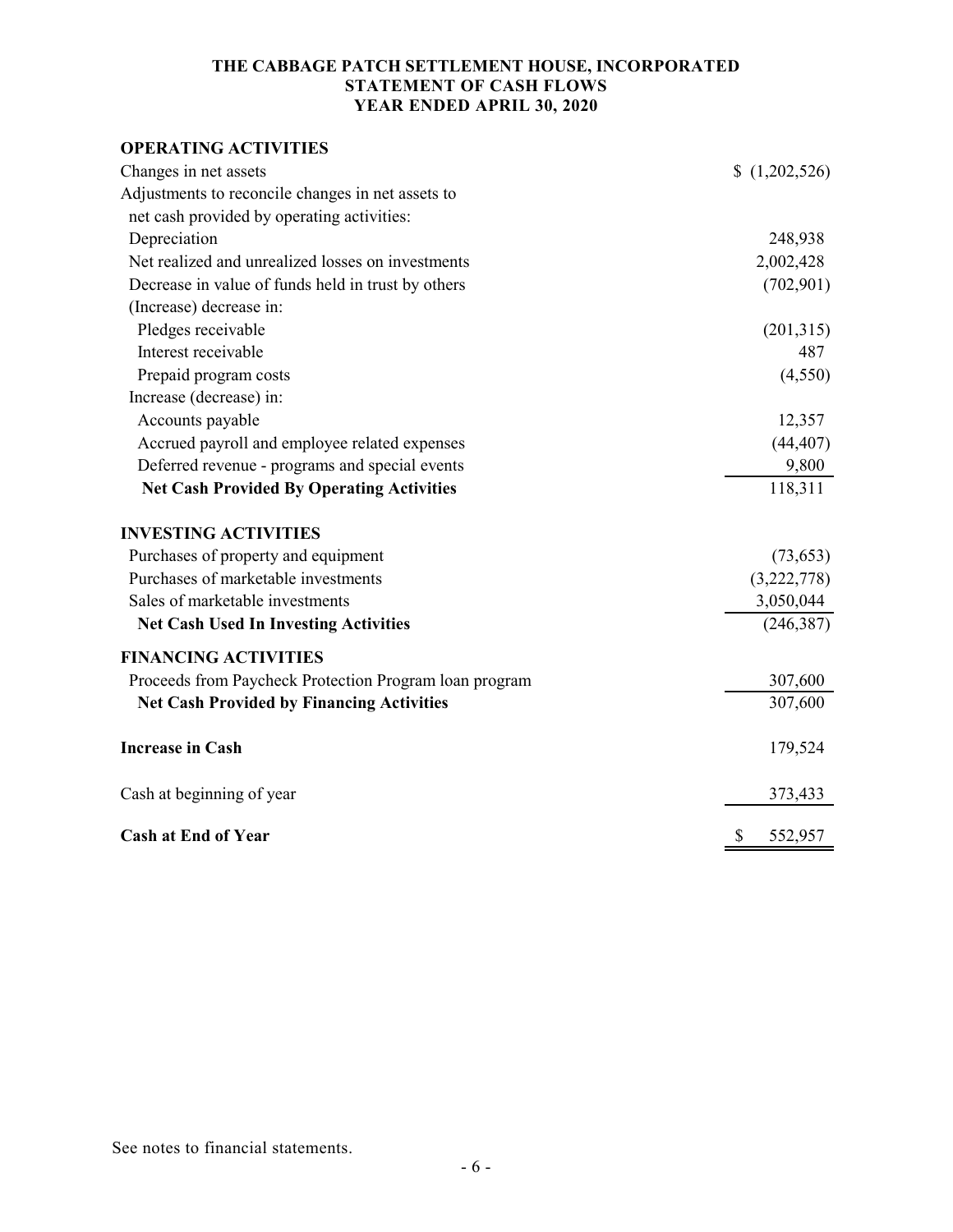### **THE CABBAGE PATCH SETTLEMENT HOUSE, INCORPORATED STATEMENT OF FUNCTIONAL EXPENSES YEAR ENDED APRIL 30, 2020**

#### **Program Services**

|                                                                                     | Youth<br><b>Development</b> | <b>Family Services</b><br><b>Educational</b><br>and Recreation and Counseling<br><b>Opportunities</b> |                          | Total<br>Program<br><b>Services</b> |
|-------------------------------------------------------------------------------------|-----------------------------|-------------------------------------------------------------------------------------------------------|--------------------------|-------------------------------------|
| Association dues and fees                                                           | $\mathbb{S}$<br>89          | \$<br>36                                                                                              | S<br>40                  | S<br>165                            |
| Audit fees                                                                          |                             | $\overline{\phantom{a}}$                                                                              | $\overline{a}$           | $\overline{\phantom{a}}$            |
| Auction, putting and golf direct expenses                                           |                             |                                                                                                       |                          |                                     |
| Auction, putting and golf direct expenses (donated)                                 | $\overline{a}$              | $\overline{\phantom{a}}$                                                                              | $\overline{a}$           |                                     |
| Advertising and marketing                                                           | 3,663                       | 185                                                                                                   | 603                      | 4,451                               |
| Advertising, promotion and printing (donated)                                       |                             | $\overline{\phantom{0}}$                                                                              | $\overline{a}$           |                                     |
| Board meetings                                                                      |                             |                                                                                                       |                          |                                     |
| Depreciation                                                                        | 194,172                     | 14,936                                                                                                | 27,383                   | 236,491                             |
| Friends luncheons                                                                   |                             | L,                                                                                                    | ÷.                       |                                     |
| Insurance                                                                           | 36,867                      | 2,724                                                                                                 | 5,745                    | 45,336                              |
| Miscellaneous                                                                       | 145                         |                                                                                                       |                          | 145                                 |
| Occupancy                                                                           | 34,328                      | 2,537                                                                                                 | 5,350                    | 42,215                              |
| Occupancy (donated)                                                                 |                             | ÷                                                                                                     | ÷.                       | ÷,                                  |
| Office expense                                                                      | 6,593                       | 3,510                                                                                                 | 5,543                    | 15,646                              |
| Payroll services                                                                    | 2,530                       | 290                                                                                                   | 497                      | 3,317                               |
| Payroll taxes                                                                       | 33,795                      | 16,625                                                                                                | 20,058                   | 70,478                              |
| Printing, publications and postage                                                  | 2,071                       | 1,473                                                                                                 | 1,473                    | 5,017                               |
| Professional fees                                                                   | 383                         | 383                                                                                                   | 383                      | 1,149                               |
| Program costs and special projects                                                  | 20,013                      | 39,430                                                                                                | 106,171                  | 165,614                             |
| Program costs and special projects (donated)                                        | 46,511                      | 8,043                                                                                                 | 14,264                   | 68,818                              |
| Repairs and maintenance                                                             | 16,857                      | 2,120                                                                                                 | 2,627                    | 21,604                              |
| Retirement contribution                                                             | 19,571                      | 20,233                                                                                                | 13,608                   | 53,412                              |
| Salaries and benefits                                                               | 493,569                     | 258,474                                                                                               | 336,550                  | 1,088,593                           |
| Staff development                                                                   | 3,006                       | 2,065                                                                                                 | 2,570                    | 7,641                               |
| Strategic planning                                                                  |                             | ÷,                                                                                                    | ÷.                       | ÷,                                  |
| Telephone                                                                           | 9,697                       | 717                                                                                                   | 1,511                    | 11,925                              |
| Transportation                                                                      | 6,413                       | 474                                                                                                   | 999                      | 7,886                               |
| Volunteer cost                                                                      | 476                         | 33                                                                                                    | 76                       | 585                                 |
| <b>Total expenses</b>                                                               | 930,749                     | 374,288                                                                                               | 545,451                  | 1,850,488                           |
| Less expenses included<br>with revenues on the<br>statement of activities           |                             |                                                                                                       |                          |                                     |
| Total expenses included<br>in the expense section of<br>the statement of activities | \$<br>930,749               | $\mathcal{S}$<br>374,288                                                                              | $\mathcal{S}$<br>545,451 | \$1,850,488                         |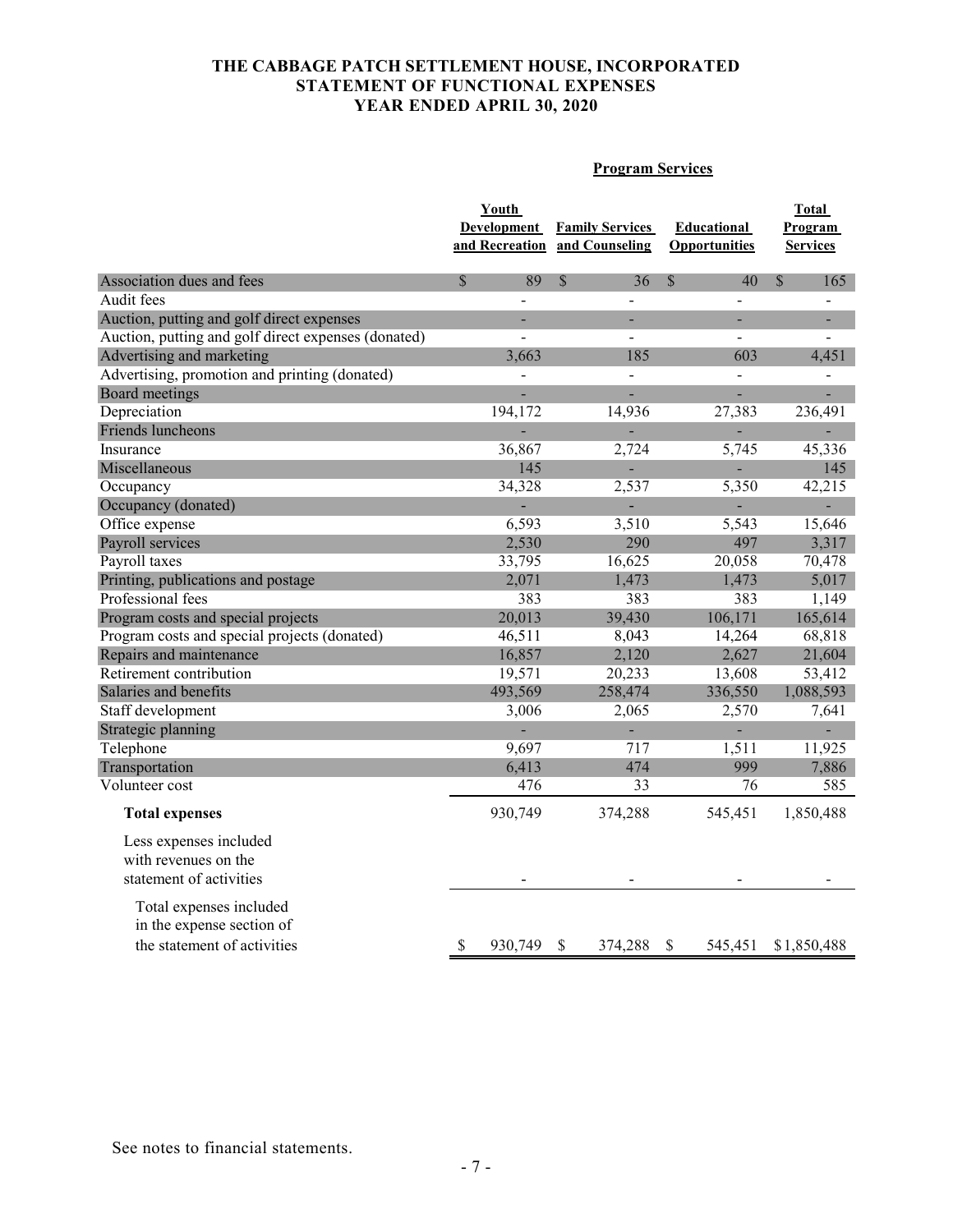| <b>General and Administrative</b>           |                          |                                                   |                      |                          |               |                              |              |                          |              |                                          |                              |                           |                                    |                          |                                               |              |                                 |
|---------------------------------------------|--------------------------|---------------------------------------------------|----------------------|--------------------------|---------------|------------------------------|--------------|--------------------------|--------------|------------------------------------------|------------------------------|---------------------------|------------------------------------|--------------------------|-----------------------------------------------|--------------|---------------------------------|
|                                             | <b>Expenses</b>          |                                                   |                      |                          |               | <b>Special Events</b>        |              |                          |              |                                          | <b>Fund Raising Expenses</b> |                           |                                    |                          |                                               |              |                                 |
| <b>General and</b><br><b>Administrative</b> |                          | <b>Property</b><br><b>Fund</b><br><b>Expenses</b> |                      | <b>Golf</b>              |               | <b>Auction</b>               |              | Putting                  |              | Total<br><b>Special</b><br><b>Events</b> | Fund<br>Raising              |                           | <b>Campaign</b><br><b>Expenses</b> | <b>Comprehensive</b>     | Total<br><b>Supporting</b><br><b>Services</b> |              | <b>Total</b><br><b>Expenses</b> |
| $\mathcal{S}$<br>3,293                      |                          | $\mathbb{S}$<br>÷,                                | $\sqrt{\frac{2}{5}}$ | $\overline{\phantom{a}}$ | $\mathcal{S}$ | ÷,                           | $\mathbb{S}$ | $\overline{\phantom{a}}$ | $\mathbb{S}$ | $\overline{\phantom{a}}$                 | \$<br>٠                      | $\boldsymbol{\mathsf{S}}$ |                                    | $\overline{\phantom{a}}$ | \$<br>3,293                                   | $\mathbb{S}$ | 3,458                           |
| 16,200                                      |                          | $\overline{\phantom{a}}$                          |                      | $\overline{\phantom{a}}$ |               | $\overline{\phantom{0}}$     |              | $\overline{a}$           |              | $\blacksquare$                           | $\overline{\phantom{a}}$     |                           |                                    | $\overline{\phantom{a}}$ | 16,200                                        |              | 16,200                          |
|                                             | $\overline{\phantom{a}}$ | L,                                                |                      | 40,282                   |               | 45,999                       |              | 13,301                   |              | 99,582                                   | $\overline{\phantom{a}}$     |                           |                                    | $\overline{\phantom{a}}$ | ÷,                                            |              | 99,582                          |
|                                             | $\overline{\phantom{a}}$ | $\overline{\phantom{a}}$                          |                      | $\overline{\phantom{a}}$ |               | 1,639                        |              | $\overline{\phantom{0}}$ |              | 1,639                                    | $\overline{\phantom{a}}$     |                           |                                    | $\overline{\phantom{a}}$ | $\overline{\phantom{0}}$                      |              | 1,639                           |
|                                             | 752                      | ÷,                                                |                      | ÷,                       |               | ÷.                           |              | (54)                     |              | (54)                                     | 4,221                        |                           |                                    | ÷                        | 4,973                                         |              | 9,370                           |
|                                             | $\omega$                 | $\overline{\phantom{a}}$                          |                      | $\overline{\phantom{a}}$ |               | $\overline{\phantom{0}}$     |              | $\overline{\phantom{0}}$ |              | $\sim$                                   | $\overline{\phantom{a}}$     |                           |                                    | $\overline{\phantom{a}}$ | $\blacksquare$                                |              | $\overline{\phantom{a}}$        |
|                                             | 5,709                    | L,                                                |                      | 50                       |               | ÷,                           |              | ÷,                       |              | 50                                       | ÷,                           |                           |                                    | ÷,                       | 5,709                                         |              | 5,759                           |
|                                             | 7,468                    | $\overline{\phantom{a}}$                          |                      | $\overline{\phantom{a}}$ |               | $\overline{\phantom{0}}$     |              | $\overline{\phantom{0}}$ |              | $\overline{\phantom{a}}$                 | 4,979                        |                           |                                    | $\overline{\phantom{a}}$ | 12,447                                        |              | 248,938                         |
|                                             |                          | ÷,                                                |                      | ÷,                       |               | ÷,                           |              | ÷,                       |              | ÷.                                       | 625                          |                           |                                    | ÷,                       | 625                                           |              | 625                             |
|                                             | 3,932                    | $\overline{\phantom{a}}$                          |                      | $\overline{\phantom{a}}$ |               | $\qquad \qquad \blacksquare$ |              | $\overline{\phantom{0}}$ |              | $\blacksquare$                           | $\overline{\phantom{a}}$     |                           |                                    | $\overline{\phantom{a}}$ | 3,932                                         |              | 49,268                          |
|                                             | 5,797                    | ÷,                                                |                      | ÷,                       |               | 4,311                        |              | 16                       |              | 4,327                                    | $\overline{\phantom{a}}$     |                           |                                    | ÷,                       | 5,797                                         |              | 10,269                          |
|                                             | 2,229                    | $\blacksquare$                                    |                      | $\overline{\phantom{a}}$ |               | ÷,                           |              | $\overline{\phantom{0}}$ |              | $\overline{\phantom{0}}$                 | $\overline{\phantom{a}}$     |                           |                                    | $\overline{\phantom{a}}$ | 2,229                                         |              | 44,444                          |
|                                             | $\blacksquare$           | 5,496                                             |                      | ÷,                       |               | ÷,                           |              | ÷,                       |              | $\overline{\phantom{0}}$                 | $\overline{\phantom{a}}$     |                           |                                    | $\overline{\phantom{a}}$ | 5,496                                         |              | 5,496                           |
|                                             | 4,162                    | $\blacksquare$                                    |                      | $\overline{\phantom{a}}$ |               | $\overline{\phantom{0}}$     |              | $\overline{\phantom{0}}$ |              | $\overline{\phantom{a}}$                 | $\overline{\phantom{a}}$     |                           |                                    | $\overline{\phantom{a}}$ | 4,162                                         |              | 19,808                          |
|                                             | 2,327                    | ÷,                                                |                      | ÷,                       |               | L,                           |              | L,                       |              |                                          | L,                           |                           |                                    |                          | 2,327                                         |              | 5,644                           |
| 12,057                                      |                          | $\overline{\phantom{0}}$                          |                      | 861                      |               | 1,020                        |              | 867                      |              | 2,748                                    | 7,039                        |                           |                                    | 5,836                    | 24,932                                        |              | 98,158                          |
|                                             | 1,437                    | ÷,                                                |                      | $\overline{\phantom{a}}$ |               | 120                          |              | ÷.                       |              | 120                                      | 26,912                       |                           |                                    | $\blacksquare$           | 28,349                                        |              | 33,486                          |
|                                             | 2,423                    | $\overline{\phantom{a}}$                          |                      | $\overline{\phantom{a}}$ |               | $\overline{\phantom{0}}$     |              | $\overline{\phantom{0}}$ |              | $\overline{\phantom{a}}$                 | $\overline{\phantom{a}}$     |                           |                                    | $\overline{\phantom{a}}$ | 2,423                                         |              | 3,572                           |
|                                             | 3,120                    | ÷,                                                |                      | ÷,                       |               | ÷,                           |              | ÷,                       |              | $\overline{\phantom{a}}$                 | 7,187                        |                           |                                    | $\overline{\phantom{a}}$ | 10,307                                        |              | 175,921                         |
|                                             |                          | $\overline{\phantom{a}}$                          |                      | $\overline{\phantom{a}}$ |               | $\overline{\phantom{0}}$     |              | $\overline{\phantom{0}}$ |              | $\overline{\phantom{a}}$                 | $\overline{\phantom{a}}$     |                           |                                    | $\overline{\phantom{a}}$ | $\blacksquare$                                |              | 68,818                          |
|                                             | 1,095                    | ÷,                                                |                      | ÷,                       |               | L,                           |              | L,                       |              | $\overline{\phantom{a}}$                 | L,                           |                           |                                    | ÷.                       | 1,095                                         |              | 22,699                          |
| 12,476                                      |                          | $\overline{\phantom{a}}$                          |                      | 266                      |               | 274                          |              | 272                      |              | 812                                      | 6,973                        |                           |                                    | 9,044                    | 28,493                                        |              | 82,717                          |
| 184,305                                     |                          | ÷.                                                |                      | 14,130                   |               | 16,474                       |              | 14,607                   |              | 45,211                                   | 106,400                      |                           |                                    | 78,447                   | 369,152                                       |              | 1,502,956                       |
|                                             | 5,681                    | $\overline{\phantom{a}}$                          |                      | $\overline{\phantom{a}}$ |               | $\overline{\phantom{0}}$     |              | $\overline{\phantom{0}}$ |              | $\overline{\phantom{0}}$                 |                              |                           |                                    | $\overline{a}$           | 5,681                                         |              | 13,322                          |
| 18,114                                      |                          | ÷.                                                |                      | $\overline{\phantom{a}}$ |               | ÷,                           |              | ÷.                       |              | $\overline{\phantom{0}}$                 | $\overline{\phantom{a}}$     |                           |                                    | 14,228                   | 32,342                                        |              | 32,342                          |
|                                             | 630                      | $\overline{\phantom{a}}$                          |                      | $\overline{\phantom{a}}$ |               | $\overline{\phantom{0}}$     |              | $\overline{\phantom{0}}$ |              | $\overline{\phantom{a}}$                 | $\overline{\phantom{a}}$     |                           |                                    | $\overline{\phantom{0}}$ | 630                                           |              | 12,555                          |
|                                             | 810                      | ÷.                                                |                      | $\overline{\phantom{a}}$ |               | ÷.                           |              | ÷.                       |              | $\overline{\phantom{a}}$                 | 417                          |                           |                                    | $\overline{\phantom{a}}$ | 1,227                                         |              | 9,113                           |
|                                             | 1                        | $\overline{\phantom{a}}$                          |                      | $\blacksquare$           |               | $\overline{\phantom{0}}$     |              | $\overline{\phantom{a}}$ |              | $\overline{\phantom{a}}$                 | $\overline{a}$               |                           |                                    | $\overline{\phantom{a}}$ | 1                                             |              | 586                             |
| 294,018                                     |                          | 5,496                                             |                      | 55,589                   |               | 69,837                       |              | 29,009                   |              | 154,435                                  | 164,753                      |                           |                                    | 107,555                  | 571,822                                       |              | 2,576,745                       |
|                                             |                          |                                                   |                      | (55,589)                 |               | (69, 837)                    |              | (29,009)                 |              | (154, 435)                               |                              |                           |                                    |                          |                                               |              | (154, 435)                      |
|                                             |                          | 294,018 \$ 5,496 \$                               |                      |                          | \$            |                              | $\mathbb{S}$ |                          | \$           |                                          | $$164,753$ \ \$              |                           |                                    |                          | 107,555 \$ 571,822 \$2,422,310                |              |                                 |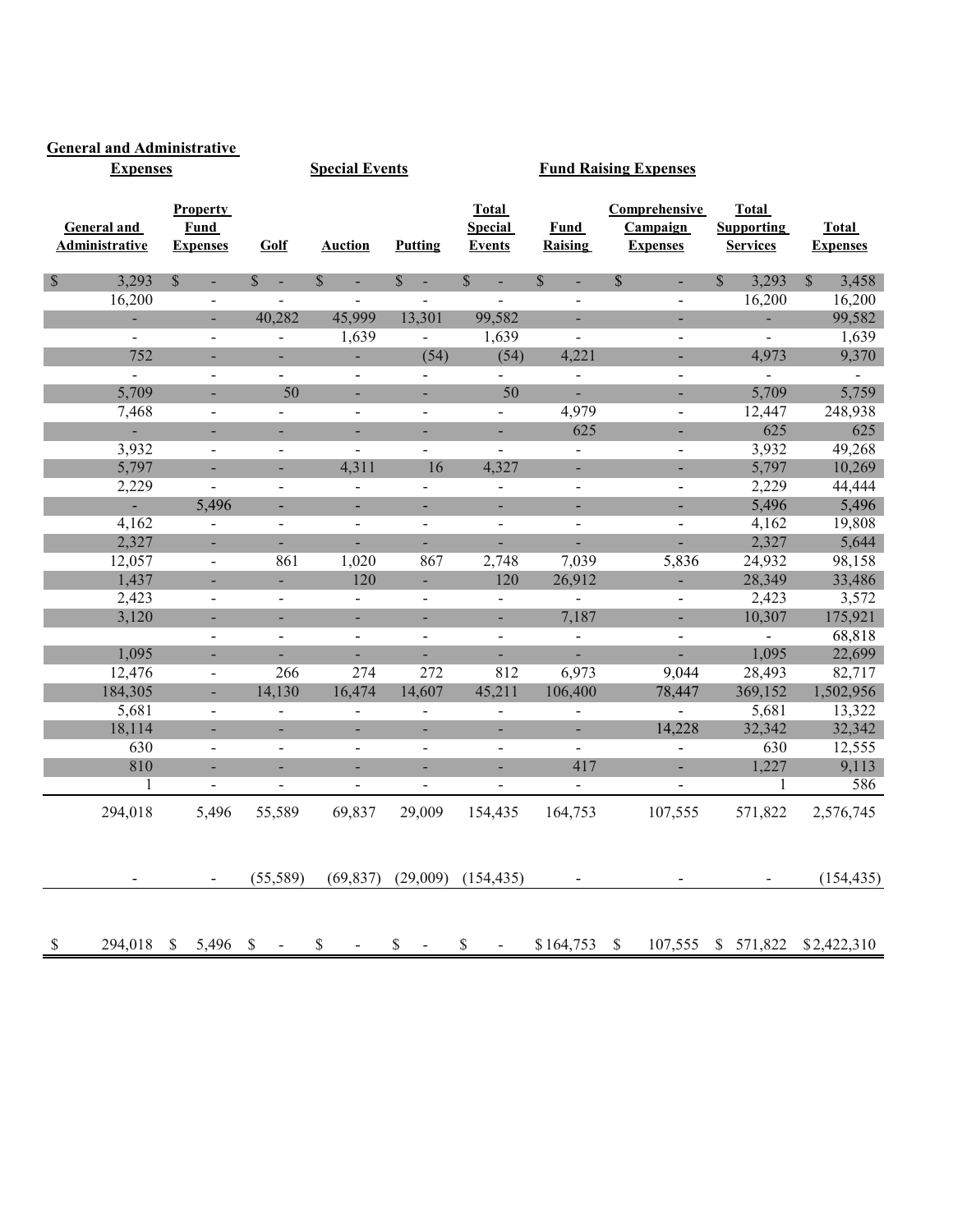### (1) **NATURE OF OPERATIONS**

The Cabbage Patch Settlement House, Incorporated (the "Organization") is a local, non-profit Christian Organization established in 1910, which serves the Louisville metropolitan area. The stated purpose of the Organization is to do generally what is known as social settlement work, including conducting religious services, training of the mind and body, assisting parents in the care of their children, and whatever pertains to the uplifting of people who may be brought into contact with the Organization's work (from original Articles of Incorporation).

The mission of the Organization is to equip and empower at-risk children, youth and their families, to be self-sufficient by helping them maximize their economic, educational, emotional, moral, physical, social and spiritual potential.

The Organization's program services include youth development and recreation, family services and counseling providing assistance to inner-city families and educational opportunities providing scholarships and educational assistance.

### (2) **SUMMARY OF SIGNIFICANT ACCOUNTING POLICIES**

#### **Basis of Accounting**

The financial statements of the Organization have been prepared on the accrual basis of accounting. The significant accounting policies are described below.

#### **Basis of Presentation**

The Organization reports information regarding its financial position and activities in two classes of net assets: net assets with donor restrictions and net assets without donor restrictions. Contributions whose restrictions are met in the same period are treated as net assets without donor restrictions. The terms are defined below:

Net assets with donor restrictions – Net assets subject to donor-imposed restrictions.

Net assets without donor restrictions – Net assets not subject to donor imposed restrictions.

### **Use of Estimates**

The preparation of financial statements in conformity with accounting principles generally accepted in the United States of America requires management to make estimates and assumptions that affect the amounts reported in the financial statements and accompanying notes. Actual results could differ from those estimated.

### **Concentration of Credit Risk**

The Organization maintains its cash at financial institutions. At April 30, 2020, the Organization had \$35,120 in excess of the amounts insured by the FDIC.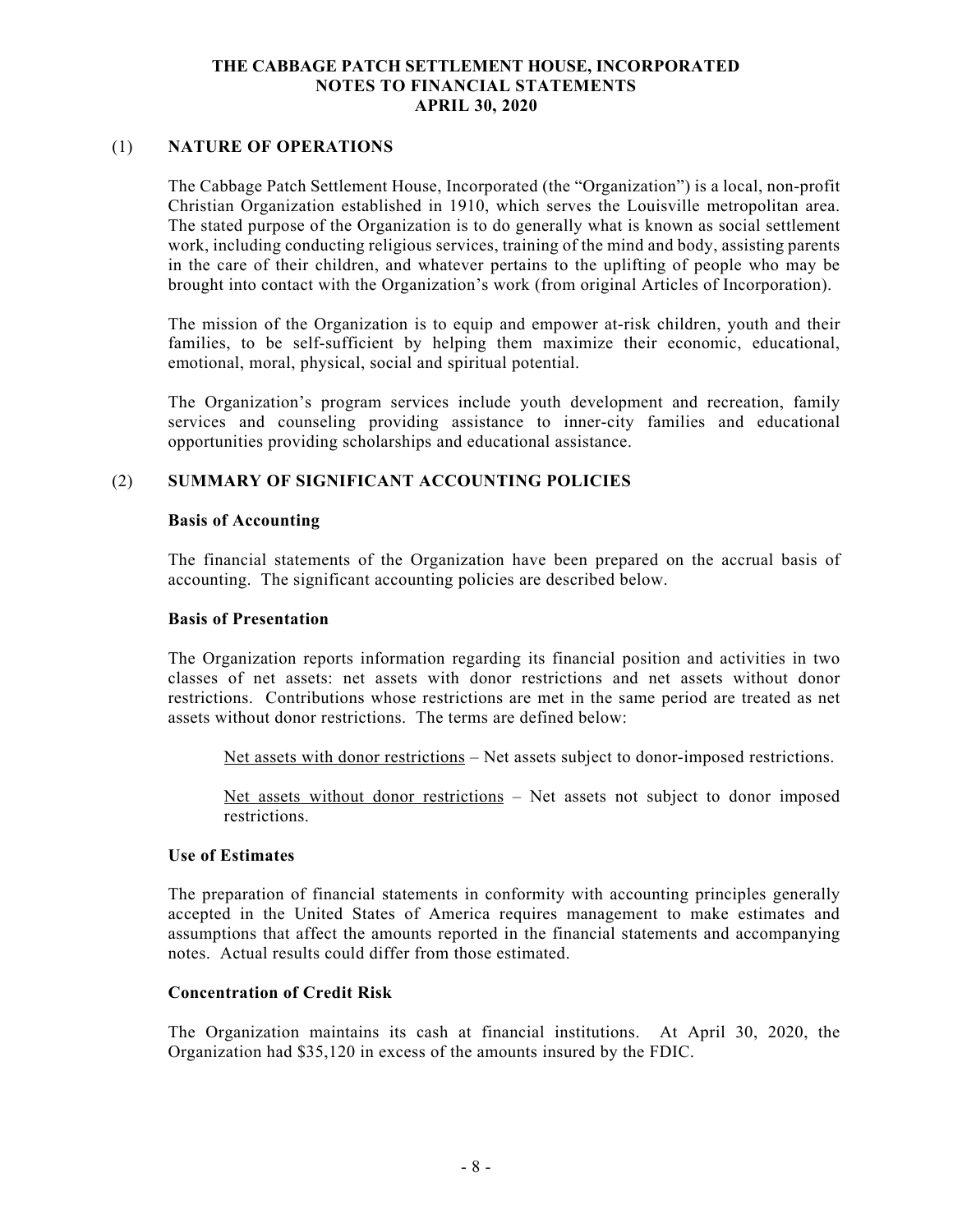### $(2 - \text{continued})$

### **Donations**

The Organization records and reports its assets, liabilities, net assets, revenues, gains, and losses, and other support based on the existence or absence of donor-imposed restrictions. The Organization reports gifts of cash and other assets as restricted support if they are received with donor stipulations that limit the use of the donated assets.

When a donor restriction expires, that is, when a stipulated time restriction ends or the purpose is accomplished, net assets with donor restrictions are reclassified to net assets without donor restrictions and are reported in the statement of activities and changes in net assets as net assets released from restrictions.

The Organization reports gifts as without donor restrictions unless explicit donor stipulations specify how the donated assets must be used. Gifts of long-lived assets with explicit restrictions that specify how the assets are to be used and gifts of cash or other assets that must be used to acquire long-lived assets are recorded as restricted support. Absent explicit donor stipulations about how long those long-lived assets must be maintained, the Organization reports expirations of donor restrictions when the donated or acquired long-lived assets are placed in service.

#### **Contributions**

All unconditional promises to give (contributions) are considered to be without donor restrictions unless specifically restricted by the donor. Amounts received that are designated for future periods or restricted by the donor for specific purposes are reported as restricted support that increases net assets with donor restrictions.

Contributions that are expected to be collected within one year are recorded at their net realizable value. Contributions that are expected to be collected in future years are recorded at the present value of estimated future cash flows. The discounts on those amounts are computed using a risk adjusted interest rate applicable to the year in which the promise is received. Amortization of the discount is included in contributions.

### **Property and Equipment**

The Organization records property and equipment at cost if purchased and at the estimated fair value at the date of acquisition if donated. The Organization typically capitalizes items costing or valued over \$1,000 with a useful life of at least five years. Repairs and maintenance are expensed as incurred. Depreciation is provided on the basis of the estimated useful lives of the assets ranging from 3 to 40 years, using the straight-line method. Depreciation expense of \$248,938 was recognized in the year ended April 30, 2020.

### **Investments**

Investments are recorded at fair market value. Unrealized gains and losses are included in the change in net assets. Donated investments are recorded at the fair market value as of the date received.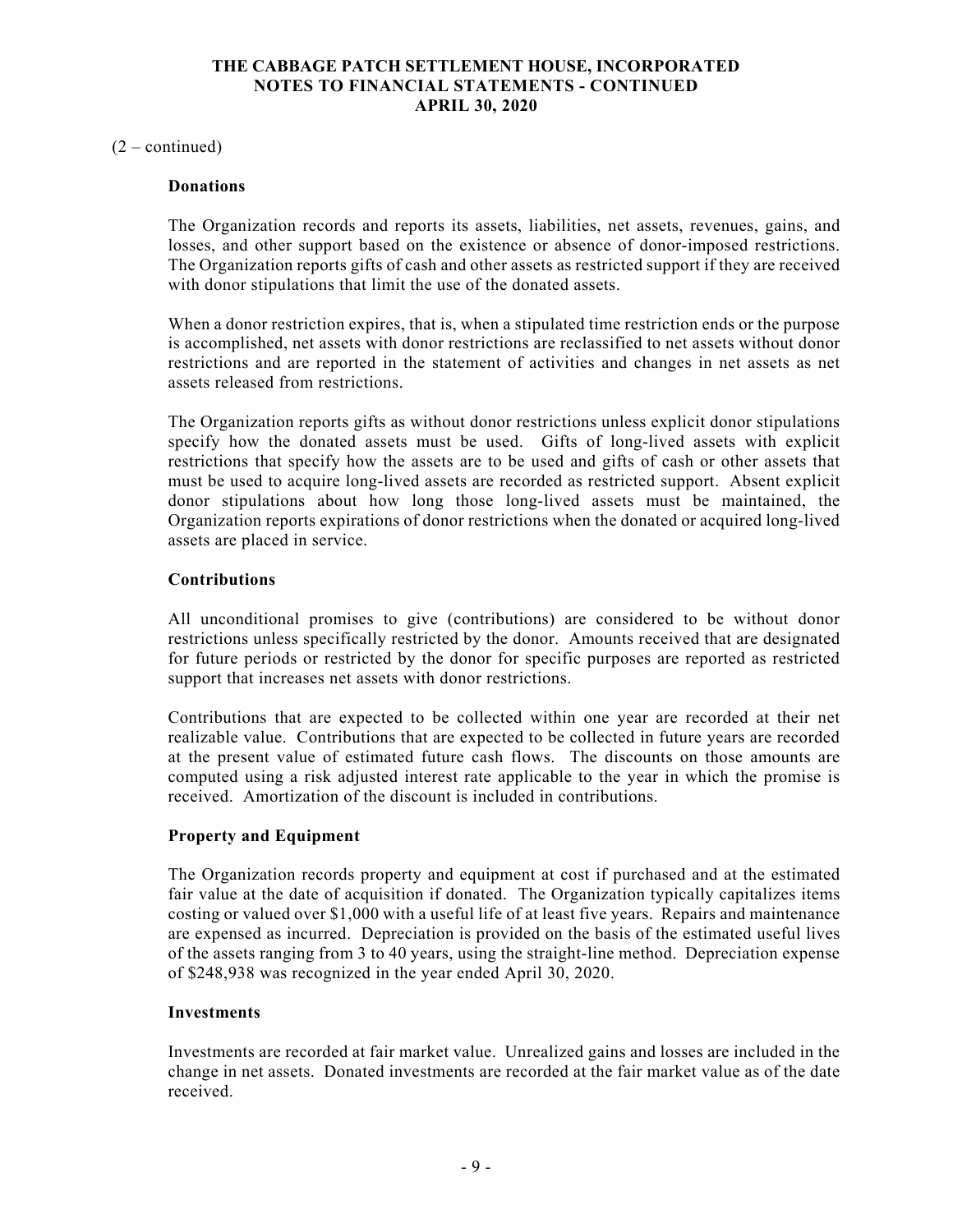### $(2 - \text{continued})$

### **Advertising and Marketing Costs**

Advertising and marketing cost are expensed as incurred. These expenses amounted to \$9,370 for the year ended April 30, 2020.

#### **Income Taxes**

The Organization has received a determination letter from the Internal Revenue Service indicating that it qualifies as a tax-exempt organization under Section  $501(c)(3)$  of the Internal Revenue Code. Accordingly no income taxes have been provided in the accompanying financial statement.

The Organization implemented the accounting guidance for uncertainty in income taxes. Using that guidance, tax positions initially need to be recognized in the financial statement when it is more-likely-than-not the position will be sustained upon examination by the tax authorities. As of April 30, 2020 the Organization has no uncertain tax positions that qualify for either recognition or disclosures in the financial statements.

#### **Functional Allocation of Expenses**

Directly identifiable expenses are charged to programs and supporting services. Expenses related to more than one function are charged to programs and supporting services on the basis of periodic time and expense studies. Management and general expenses include those expenses that are not directly identifiable with any other specific function but provide for the overall support and direction of the Organization.

### (3) **LIQUIDITY**

The Organization's financial assets available within one year of the balance sheet date for general expenditures are as follows:

| Cash                                                             | $\mathcal{S}$<br>552,957 |  |
|------------------------------------------------------------------|--------------------------|--|
| Pledges receivable                                               | 373,215                  |  |
| Interest receivable                                              | 14,537                   |  |
| Investments                                                      | 12,489,497               |  |
|                                                                  | 13,430,206               |  |
| Less those unavailable for general expenditures within one year: |                          |  |
| Contractual or donor-imposed restrictions                        | (10,913,679)             |  |
| Board designated:                                                |                          |  |
| Capital expenditures                                             | (240, 289)               |  |
| Quasi-endowment funds, primarily for operating reserve           | (2,032,415)              |  |
| Total                                                            | 243,823                  |  |
|                                                                  |                          |  |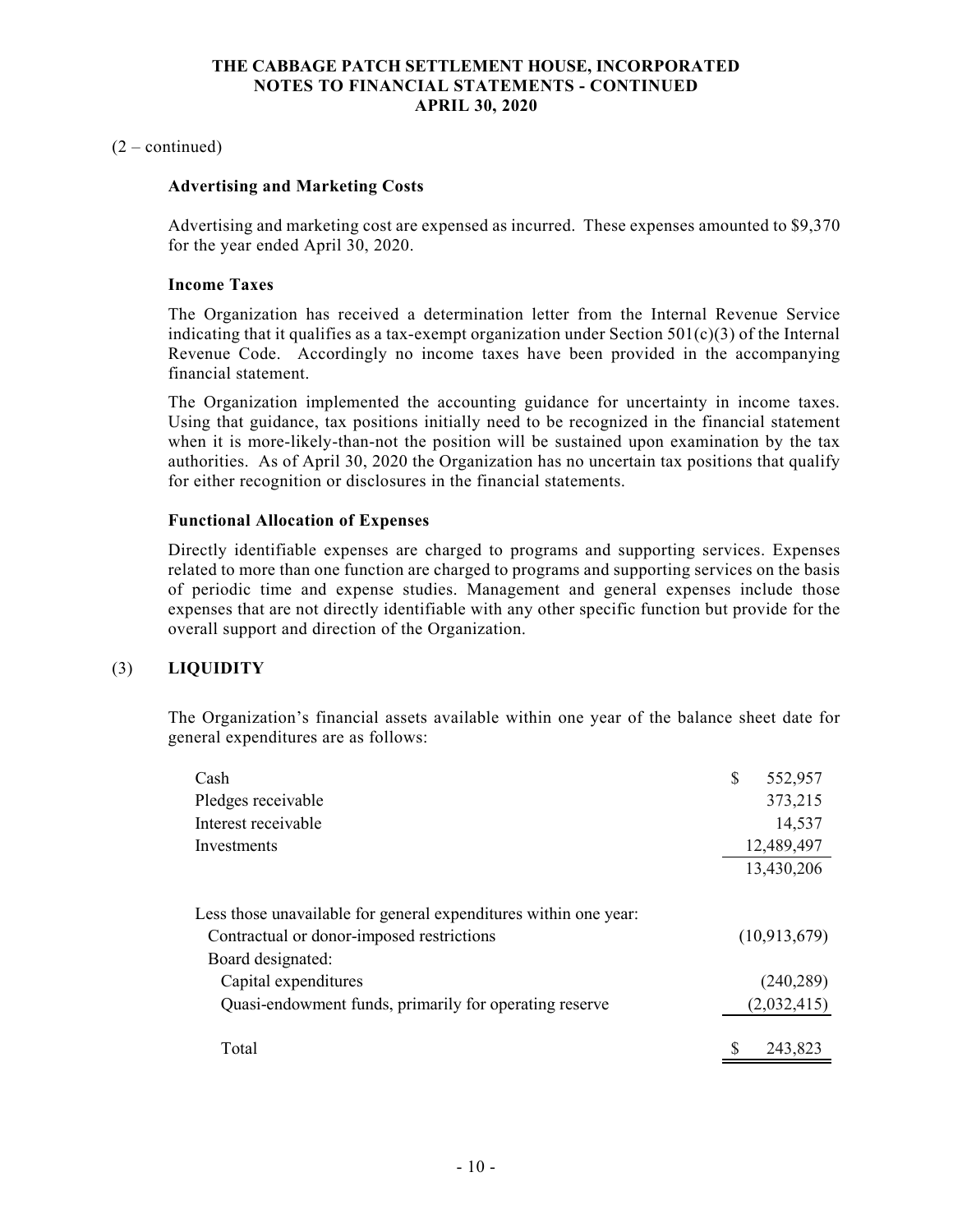### $(3 - continued)$

As part of the Organization's liquidity management, it has a policy to structure its financial assets to be available as its general expenditures, liabilities, and other obligations come due. In addition, the Organization invests cash in excess of daily requirements in short-term investments such as cash equivalents. The Organization has two quasi-endowment funds that have been designated by the Board of Directors as an operating reserve. These quasiendowments, may be drawn upon with approval by the Board, to meet unexpected liquidity needs if necessary.

# (4) **PLEDGES RECEIVABLE**

Pledges receivable at April 30, 2020 include the following unconditional promises to give:

| Operations                                                            | \$<br>46,425 |
|-----------------------------------------------------------------------|--------------|
| Donor restricted                                                      | 316,840      |
| Educational opportunities                                             | 11,000       |
| Gross pledges receivable                                              | 374,265      |
| Less unamortized discount on future pledges                           | 1,050        |
| Total                                                                 | 373,215      |
| Gross pledges receivable are due according to the following schedule: |              |

| Less than one year | 108,888 |
|--------------------|---------|
| One to five years  | 264,327 |
|                    | 373,215 |

Contributions receivable in future periods were discounted at .16%, the one year U.S. Treasury note rate.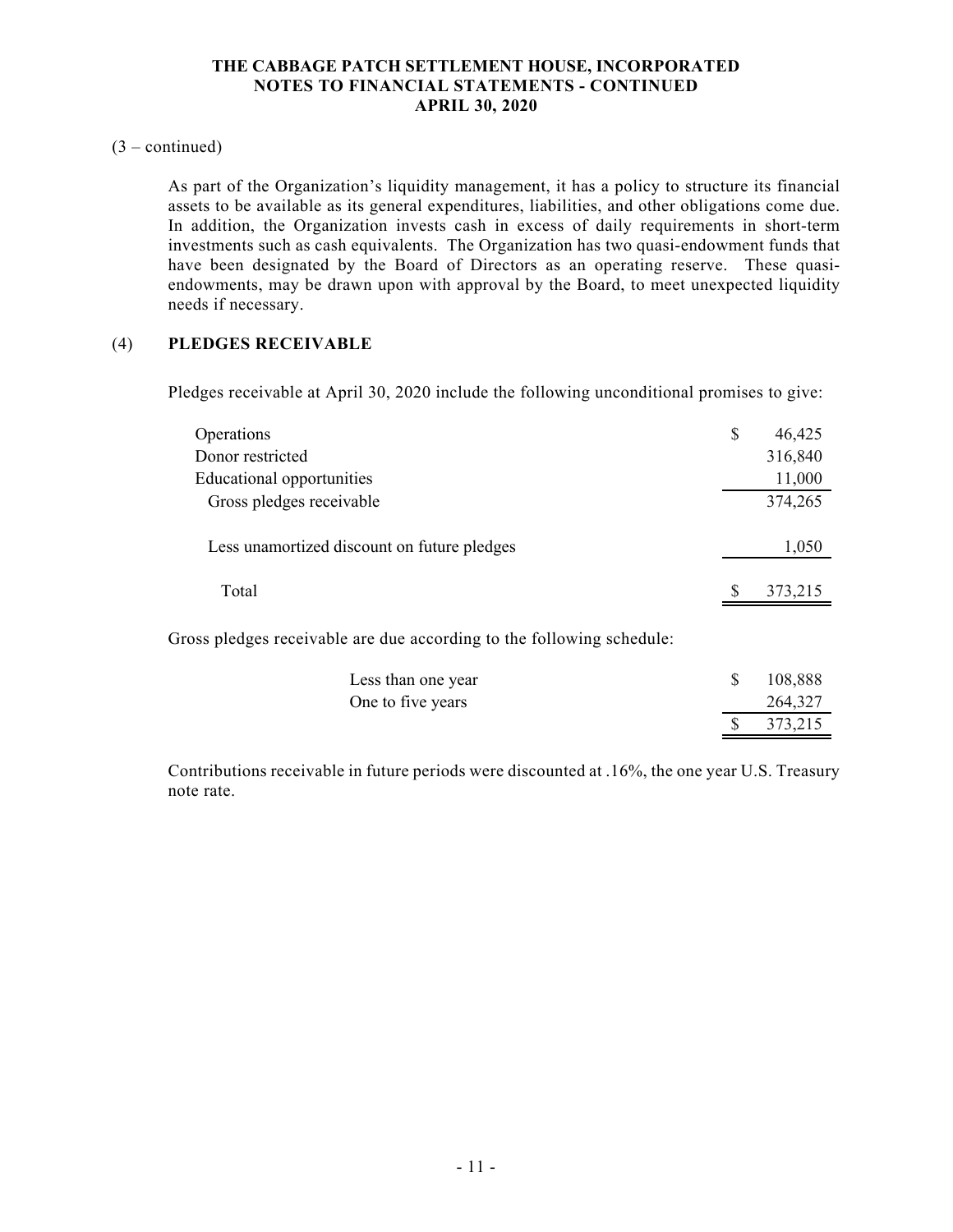# (5) **INVESTMENTS**

Fair value of investments, by classification as of April 30, 2020, are as follows:

| Cash Equivalents                            | $\mathbb{S}$ | 354,107      |
|---------------------------------------------|--------------|--------------|
| Bonds:                                      |              |              |
| Government                                  |              | 51,682       |
| Financial                                   |              | 184,289      |
| Corporate                                   |              | 778,590      |
| Limited Partnership Interest in Real Estate |              | 24,441       |
| Mutual Funds:                               |              |              |
| Equity                                      |              | 3,849,444    |
| Fixed Income                                |              | 1,626,065    |
| <b>Exchange Traded Funds:</b>               |              |              |
| Bond                                        |              | 180,151      |
| Equity                                      |              | 726,604      |
| International                               |              | 325,062      |
| Alternative                                 |              | 2,319        |
| Equities                                    |              |              |
| <b>Basic Materials</b>                      |              | 123,602      |
| <b>Consumer Goods</b>                       |              | 563,441      |
| Energy                                      |              | 12,896       |
| Financial                                   |              | 777,981      |
| Healthcare                                  |              | 455,357      |
| <b>Industrial Goods</b>                     |              | 288,684      |
| <b>Real Estate</b>                          |              | 38,135       |
| Services                                    |              | 601,266      |
| Technology                                  |              | 843,353      |
| Telecommunication                           |              | 81,032       |
| <b>Utilities</b>                            |              | 53,921       |
| <b>Common Trust Fund</b>                    |              | 394,554      |
| Pooled Separate Accounts                    |              | 152,521      |
|                                             |              | \$12,489,497 |
|                                             |              |              |
| Investments, board designated               | S            | 2,272,705    |
| Investments, restricted to endowments       |              | 10,216,792   |
| Total                                       |              | \$12,489,497 |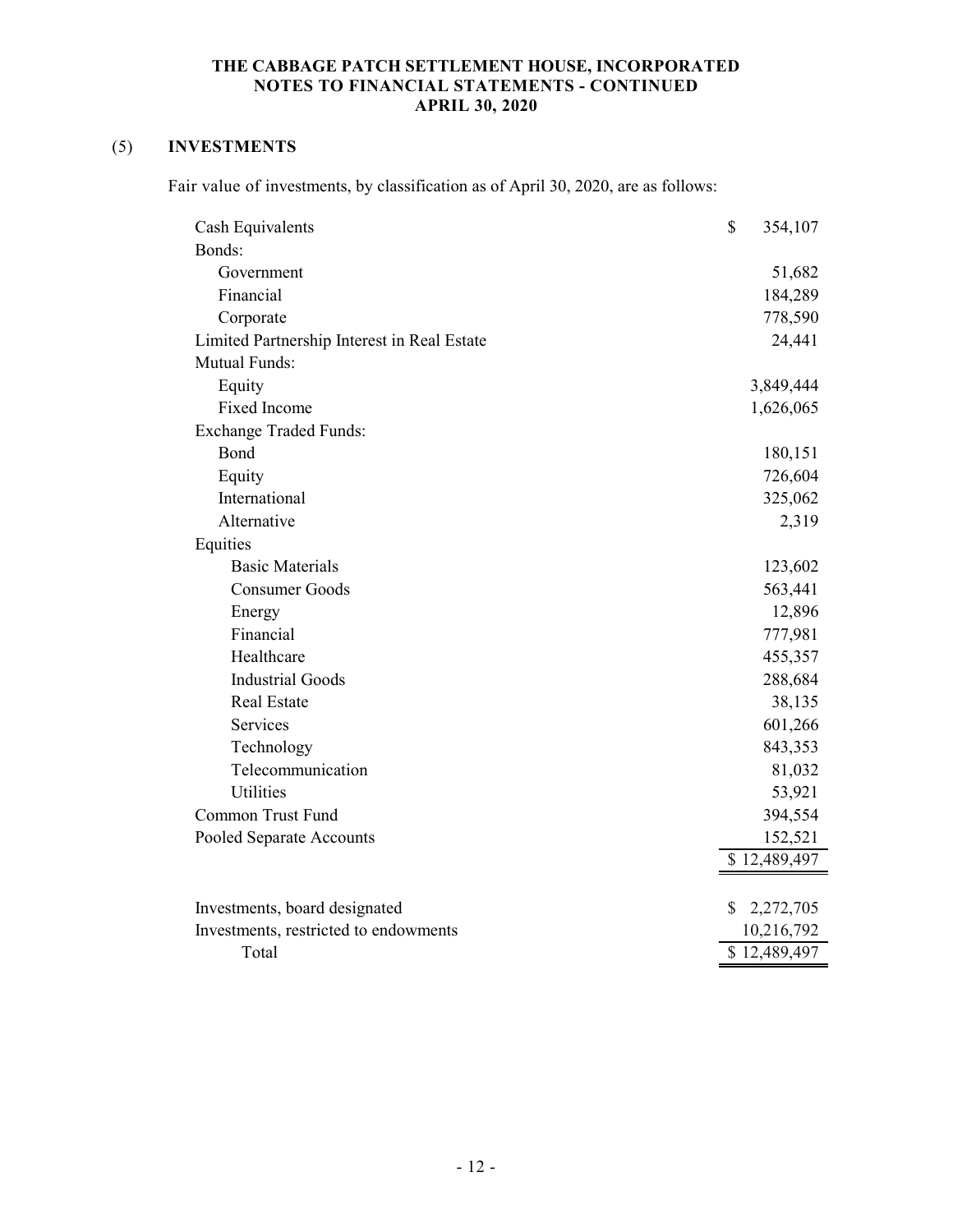### (6) **ANNUITY TRUST**

During the year ended April 30, 2019, the Organization became a beneficiary of the Kim Hamilton Trust. The trust is neither in the possession nor under the control of the Organization, but is held and administered by outside agents. The Organization receives its share of the net income annually. The Trust is scheduled to distribute 5% of the original trust principal annually for a period of ten years, 10% of the remaining trust principal for five years and 100% of the remaining trust principal thereafter.

At April 30, 2020, the Organization's interest in the trust is valued at the fair value of the trust and recorded as a beneficial interest in annuity trust on the statement of financial position.

#### (7) **PERPETUAL TRUSTS**

The Organization is a beneficiary of the Louise Marshall Trust, the Milton Trusts and the James W. Chandler Trust. These trusts are neither in the possession nor under the control of the Organization, but are held and administered by outside agents. The Organization receives all of the distributions from the Louise Marshall Trust and a portion of the distributions from the Milton and Chandler trusts to be used for operating expenses.

At April 30, 2020, the Organization's interest in the trusts are valued at the fair value of the trusts and recorded as a beneficial interest in perpetual trusts on the statement of financial position. During the year ended April 30, 2020, after making \$324,319 in distributions from the trusts, the value of the perpetual trusts decreased by \$702,901.

#### (8) **CONTRIBUTIONS OTHER THAN CASH**

Contributions of marketable investments are recorded at the quoted fair value of the investments on the date they are received. Donated professional services, occupancy and advertising are recorded at their estimated fair value and donated property and equipment at their appraised or estimated fair value. Contributed services and occupancy in the amount of \$78,726 during the year ended April 30, 2020, were recorded as contributions, and program, supporting services and special events expenses.

During the year ended April 30, 2020, approximately 314 volunteers donated 2,542 hours of time to the Organization. This time represents non-professional services and is, therefore, not recorded in the accompanying financial statements.

### (9) **PROPERTY AND EQUIPMENT**

Property and equipment consists of the following components at April 30, 2020**:** 

| Land                               | 51,500    |
|------------------------------------|-----------|
| Building and improvements          | 7,480,470 |
| Equipment, furniture, and fixtures | 760,854   |
| Vehicles                           | 113,568   |
|                                    | 8,406,392 |
| Less: accumulated depreciation     | 3,447,152 |
|                                    | 4,959,240 |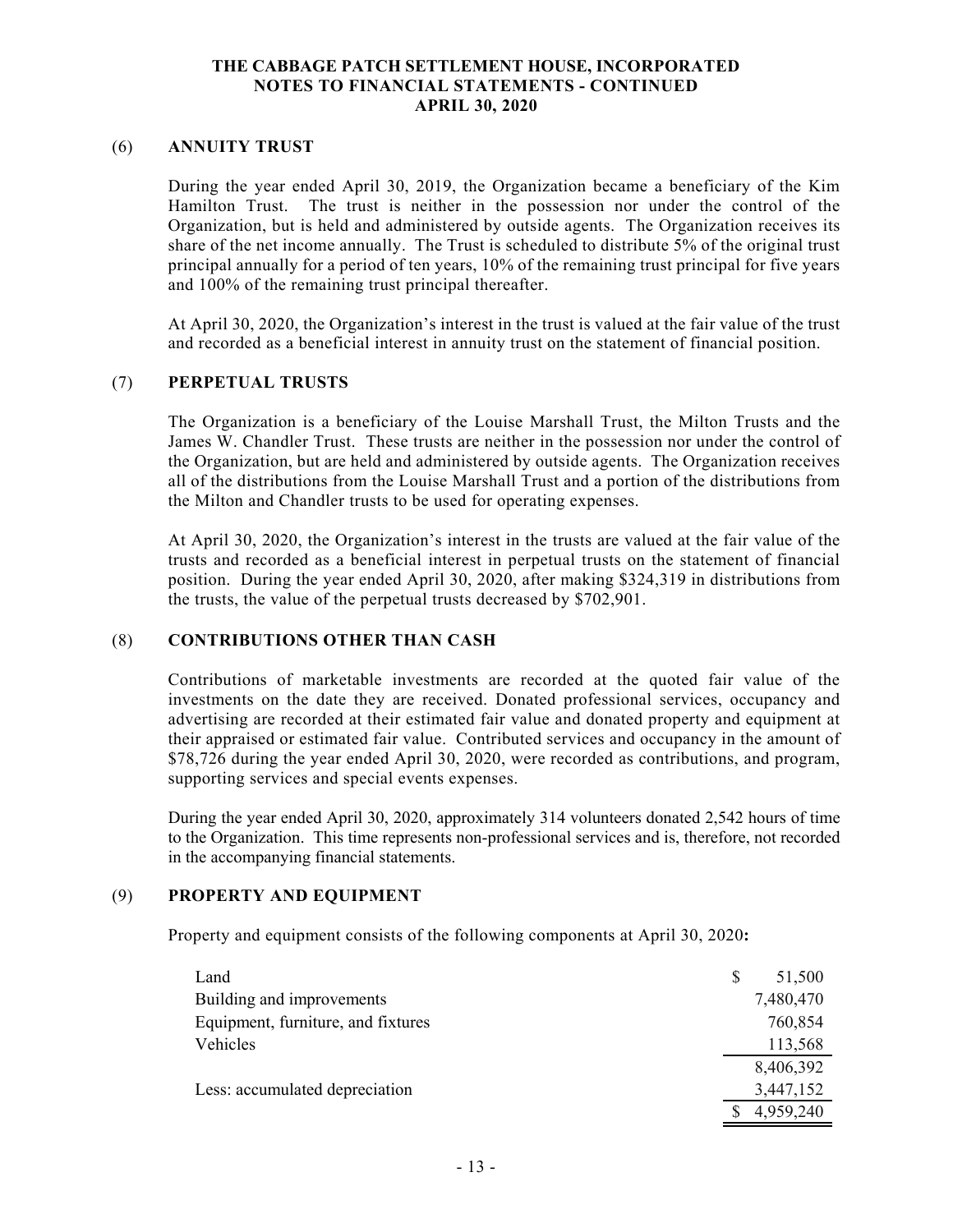### (10) **BOARD DESIGNATED NET ASSETS**

At April 30, 2020, board designated net assets consisted of the following:

| Board designated for capital expenditures<br>Quasi-endowment funds, primarily for operating reserve | 240,289<br>2,032,415 |
|-----------------------------------------------------------------------------------------------------|----------------------|
|                                                                                                     | \$2,272,704          |

### (11) **NET ASSETS WITH DONOR RESTRICTIONS**

At April 30, 2020, net assets with donor restrictions consisted of the following:

| General operations - future years | S. | 264,847      |
|-----------------------------------|----|--------------|
| Endowment funds:                  |    |              |
| Donor restricted                  |    | 7,706,486    |
| Educational opportunities         |    | 2,851,146    |
| Perpetual trusts                  |    | 6,730,763    |
|                                   |    |              |
|                                   |    | \$17,553,242 |

#### (12) **NET ASSET ENDOWMENTS**

The Organization's endowment funds consist of donor-imposed restricted funds, all of which were established for a variety of purposes. As required by accounting principles generally accepted in the United States of America, net assets associated with the endowment funds are classified and reported based on the existence of donor-imposed restrictions.

### **Interpretation of Relevant Law**

In August 2008, the Financial Accounting Standards Board (FASB) issued guidance on the net asset classification of donor-restricted endowment funds for a nonprofit organization that is subject to an enacted version of the Uniform Prudent Management of Institutional Funds Act of 2006 (UPMIFA). This guidance requires additional disclosures about an organization's endowment funds (both donor restricted endowment funds and board-designated endowment funds) whether or not the organization is subject to UPMIFA.

On March 25, 2010, Kentucky enacted UPMIFA, the provisions of which apply to endowment funds existing on or established after that date. The Organization has determined its permanently restricted net assets meet the definition of endowment funds under UPMIFA. Based on the Organization's interpretation of UPMIFA, the Organization has reviewed all of its endowment funds and has determined there are no changes in the classification of the donor-restricted net assets. As a result of this interpretation, the Organization continues to classify, as permanently restricted net assets, the original value of gifts donated to the permanent endowment and accumulations to the permanent endowment made in accordance with the direction of the applicable donor gift instruments or, in the absence of such stipulations, that the Board of Directors has determined must be retained permanently.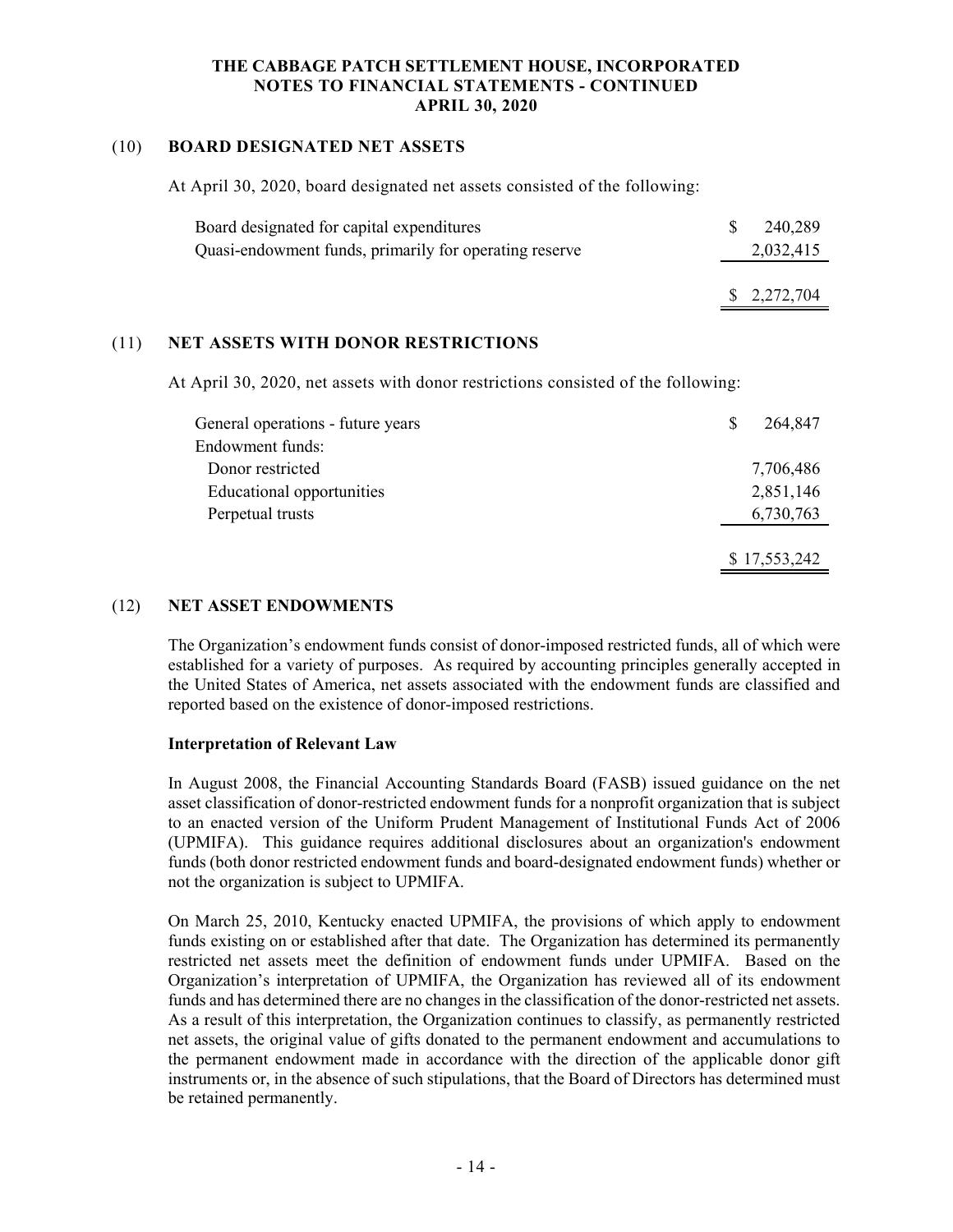### $(12 - \text{continued})$

Prior to the enactment of UPMIFA, the Board of Directors had interpreted the Uniform Management of Institutional Funds Act (UMIFA), prescribed in Kentucky Revised Statutes sections 273.510 through 273.590, as requiring the preservation of the fair value of the original gift as of the gift date of the donor-restricted endowment funds absent explicit donor stipulations to the contrary. From time to time the fair value of assets associated with individual donor-restricted endowment funds may have fallen below the level that the donor or UMIFA required the Organization to retain as a fund of perpetual duration. In accordance with generally accepted accounting principles, deficiencies of this nature were reported in unrestricted net assets. There were no such deficiencies as of April 30, 2020.

### **Return Objectives and Risk Parameters**

The Organization has adopted investment and spending policies for endowment assets that attempt to provide a predictable stream of funding to programs supported by its endowment while seeking to maintain the purchasing power of the endowment assets. Endowment assets include those assets of donor-restricted funds that the Organization must hold in perpetuity or for a donor-specified period. Under this policy, as approved by the Board of Directors, the endowment assets are invested in a manner that is intended to produce results that exceed the price and yield results to mirror those of major indexes while assuming a moderate level of investment risk.

### **Strategies Employed for Achieving Objectives**

To satisfy its long-term rate-of-return objectives, the Organization relies on a total return strategy in which investment returns are achieved through both capital appreciation (realized and unrealized) and current yield (interest and dividends). The Organization targets a diversified asset allocation that places a greater emphasis on equity-based investments to achieve its long-term return objectives within prudent risk constraints.

### **Spending Policy and How Investment Objectives Relate to Spending Policy**

The Organization has a policy of appropriating distributions of 5% of its endowment fund's average fair value over the previous 12 quarters rolling average adjusted on a quarterly basis in which the distribution is planned. In establishing this policy, the Organization considered the long-term expected return on its endowment. Accordingly, over the long term, the Organization expects the current spending policy to allow its endowment to maintain the fair value of the original gift. This is consistent with the Organization's objective to maintain the purchasing power of the endowment assets held in perpetuity or for a specified term, as well as to provide additional real growth through new gifts and investment return.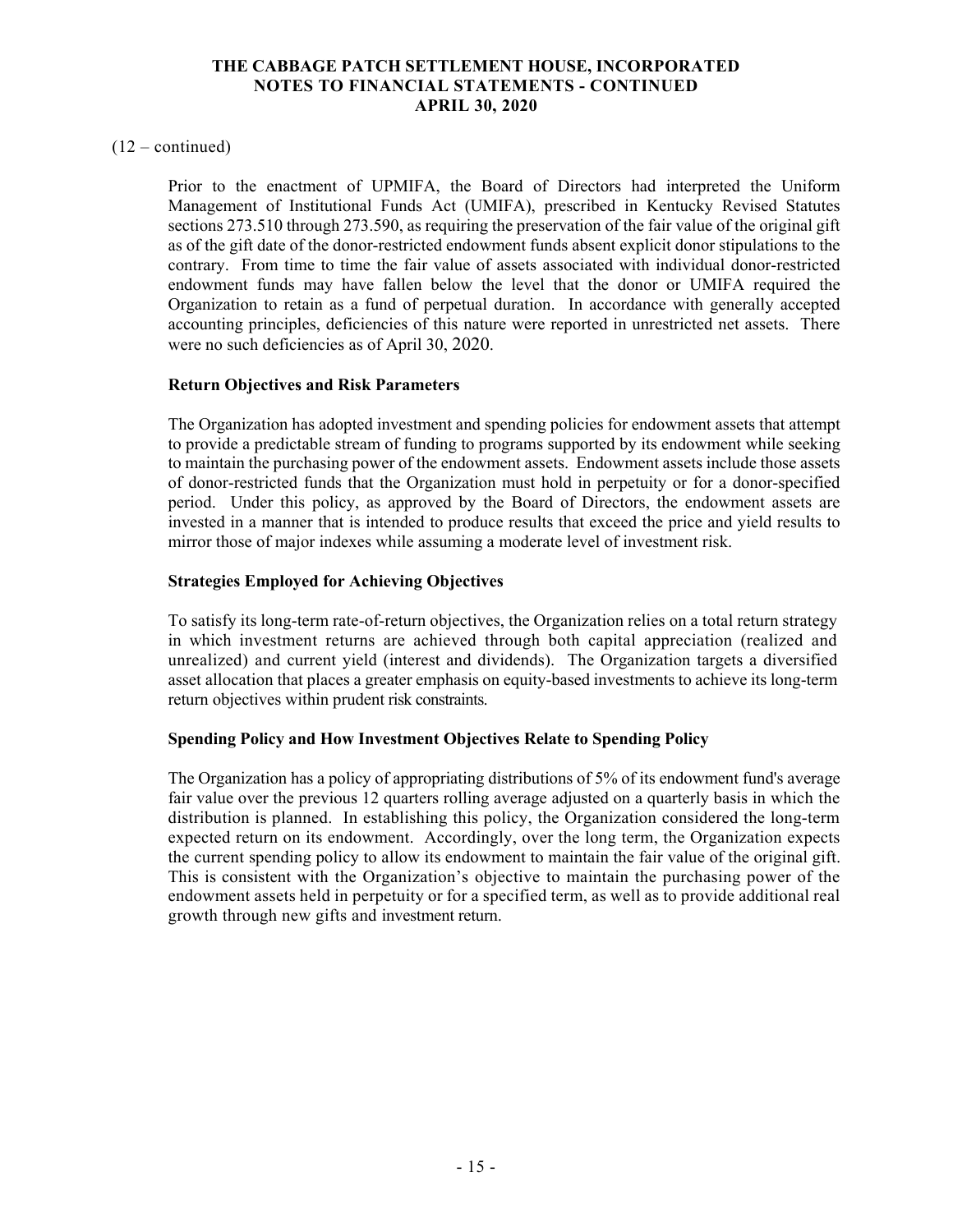### $(12 - \text{continued})$

The changes in endowment net assets for the year ended April 30, 2020 is as follows:

|                                   | <b>Without Donor</b> |              |
|-----------------------------------|----------------------|--------------|
|                                   | Restrictions         |              |
|                                   | Board                | With Donor   |
|                                   | Designated           | Restrictions |
| <b>Balance, Beginning of Year</b> | \$2,305,510          | \$17,981,722 |
| Investment return                 |                      |              |
| Investment income, net            | 25,544               | 167,894      |
| Net appreciation -                |                      |              |
| unrealized and realized           | (26,966)             | (247, 846)   |
| Contributions                     |                      | 602,856      |
| Amounts appropriated for          |                      |              |
| expenditures                      | (271, 673)           | (1,303,674)  |
| <b>Balance, End of Year</b>       | 2,032,415            | \$17,200,952 |

### (13) **PAYCHECK PROTECTION PROGRAM LOAN**

The Organization received \$307,600 in funding through a loan under the Small Business Administration's (SBA's) Paycheck Protection Program in April 2020. This unsecured loan has a maturity of two years, an interest rate of 1.00%, and loan payments will be deferred for at least six months. The loan is fully guaranteed by the SBA and may be partially or fully forgiven if the funds are used for eligible payroll and other costs.

The Paycheck Protection Program loan was fully forgiven on February 1, 2021.

### (14) **RETIREMENT PLAN**

The Organization sponsors a defined contribution pension plan. The plan covers all employees meeting eligibility requirements. Plan contributions are based on a percentage of participants' salaries. The contributions were \$82,717 for the year ended April 30, 2020.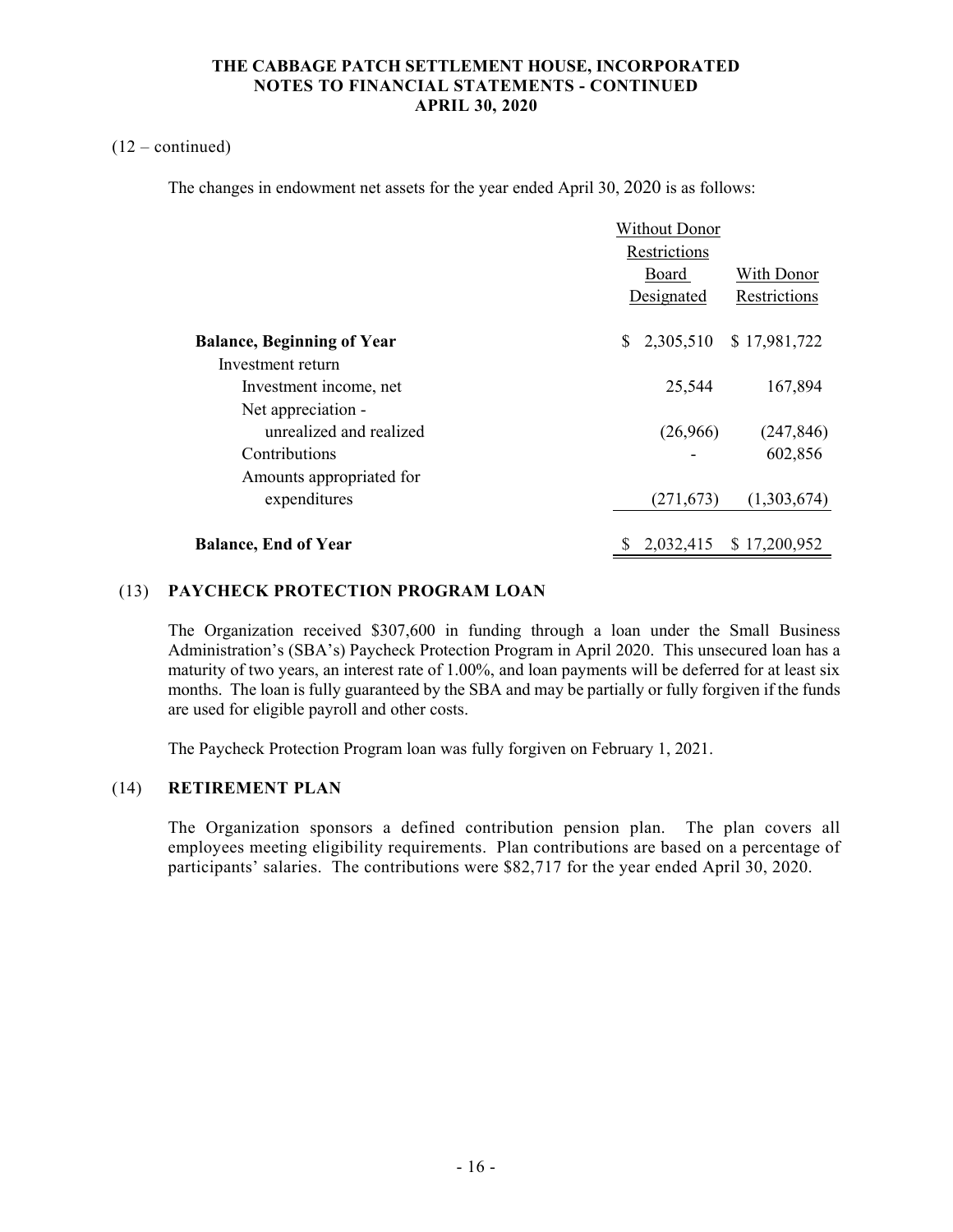### (15) **FAIR VALUE MEASUREMENTS**

The Organization adopted the provisions of FASB ASC 820*, Fair Value Measurements,* for financial assets and financial liabilities. The Organization has no nonfinancial assets and nonfinancial liabilities determined at fair value.

FASB ASC 820 defines fair value as the price that would be received to sell an asset or paid to transfer a liability in an orderly transaction between market participants at the measurement date. FASB ASC 820 establishes a fair value hierarchy that prioritizes the use of inputs used in valuation methodologies into the following three levels:

- Level 1: Inputs to the valuation methodology are quoted prices, unadjusted, for identical assets or liabilities in active markets. A quoted market price in an active market provides the most reliable evidence of fair value and shall be used to measure fair value whenever available.
- Level 2: Inputs to the valuation methodology include quoted market prices for similar assets or liabilities in active markets; quoted market prices for identical or similar assets or liabilities in markets that are not active; or inputs that are derived principally from or can be corroborated by observable market data by correlation or other means.
- Level 3: Inputs to the valuation methodology are unobservable and significant to the fair value measurement. Level 3 assets and liabilities include financial instruments whose value is determined using discounted cash flow methodologies, as well as instruments for which the determination of fair value requires significant management judgment or estimation.

A description of the valuation methodologies used for instruments measured at fair value, as well as the general classification of such instruments pursuant to the valuation hierarchy, is set forth below. These valuation methodologies were applied to all of the Organization's financial assets and liabilities carried at fair value.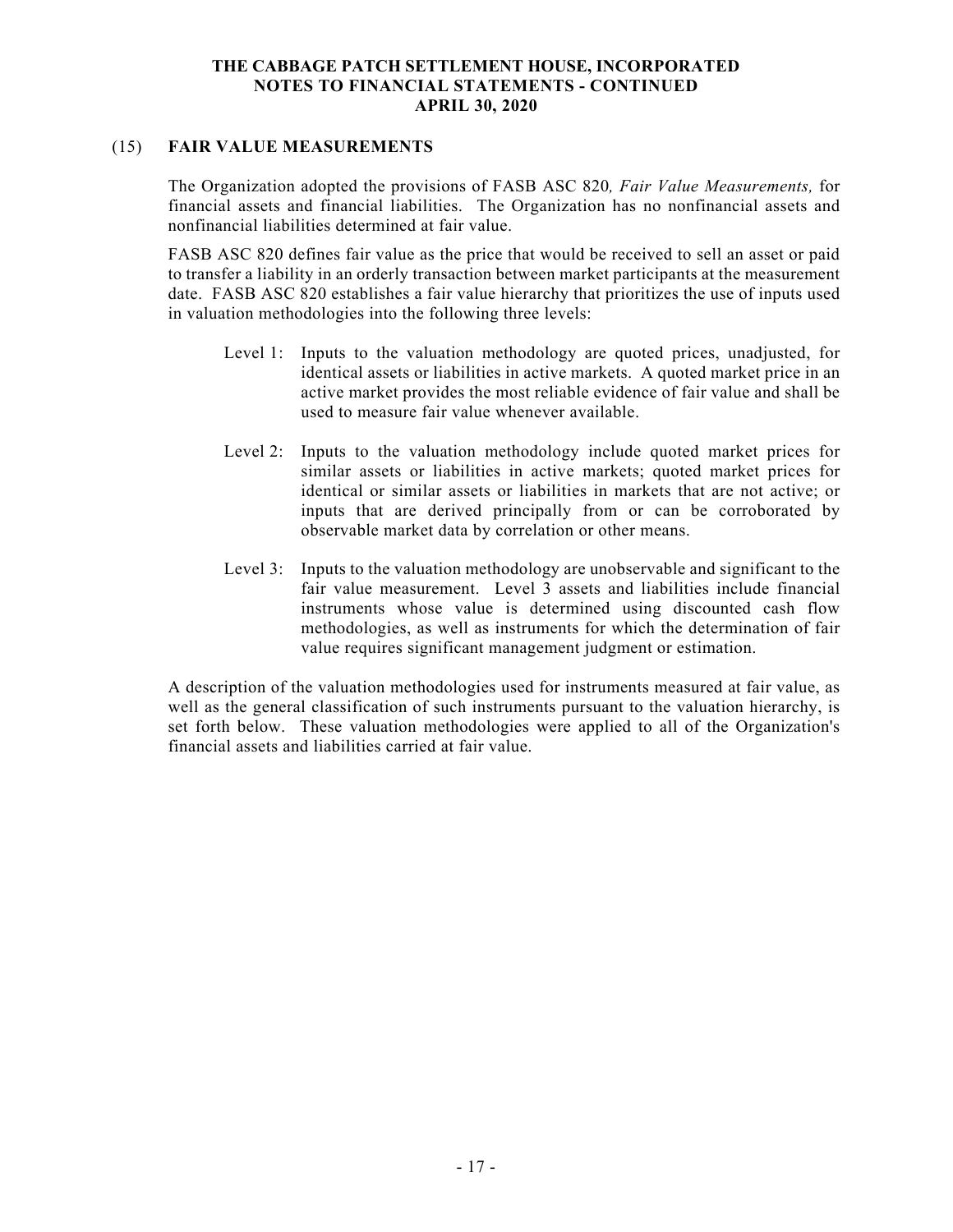# (15 – continued)

The table below presents the balances of assets and liabilities measured at fair value on a recurring basis as of April 30, 2020.

| Level 1<br>Level 2<br>Level 3<br><b>Total</b><br>(in thousands)<br>Investments:<br>\$<br>$\mathbb{S}$<br>$\$$<br>\$<br>Cash Equivalents<br>354<br>354<br>$\overline{a}$<br>$\overline{\phantom{m}}$<br>Bonds: |
|---------------------------------------------------------------------------------------------------------------------------------------------------------------------------------------------------------------|
| <b>Assets Measured on a Recurring Basis</b>                                                                                                                                                                   |
|                                                                                                                                                                                                               |
|                                                                                                                                                                                                               |
|                                                                                                                                                                                                               |
|                                                                                                                                                                                                               |
|                                                                                                                                                                                                               |
| Government<br>52<br>52<br>$\overline{\phantom{a}}$                                                                                                                                                            |
| Financial<br>184<br>184                                                                                                                                                                                       |
| 779<br>Corporate<br>779                                                                                                                                                                                       |
| <b>Mutual Funds:</b>                                                                                                                                                                                          |
| Equity:                                                                                                                                                                                                       |
| Large Cap<br>1,668<br>1,668                                                                                                                                                                                   |
| Mid Cap<br>248<br>248                                                                                                                                                                                         |
| Small Cap<br>527<br>527                                                                                                                                                                                       |
| International<br>816<br>816<br>$\overline{\phantom{a}}$                                                                                                                                                       |
| Other<br>591<br>591                                                                                                                                                                                           |
| Fixed Income<br>1,625<br>1,625                                                                                                                                                                                |
| <b>Exchange Traded Funds:</b>                                                                                                                                                                                 |
| Bond<br>180<br>180<br>$\overline{\phantom{a}}$                                                                                                                                                                |
| 727<br>727<br>Equity<br>$\overline{\phantom{a}}$                                                                                                                                                              |
| 325<br>325<br><b>International Equity</b>                                                                                                                                                                     |
| Other<br>$\overline{2}$<br>2                                                                                                                                                                                  |
| Equities                                                                                                                                                                                                      |
| <b>Basic Materials</b><br>124<br>124                                                                                                                                                                          |
| 563<br>563<br>Consumer Goods                                                                                                                                                                                  |
| 13<br>13<br>Energy<br>$\overline{\phantom{a}}$                                                                                                                                                                |
| Financial<br>778<br>778                                                                                                                                                                                       |
| Healthcare<br>455<br>455<br>$\overline{a}$<br>$\overline{\phantom{a}}$                                                                                                                                        |
| <b>Industrial Goods</b><br>289<br>289                                                                                                                                                                         |
| Real Estate<br>38<br>38                                                                                                                                                                                       |
| Services<br>601<br>601                                                                                                                                                                                        |
| 843<br>843<br>Technology                                                                                                                                                                                      |
| Telecommunication<br>81<br>81                                                                                                                                                                                 |
| Utilities<br>54<br>54                                                                                                                                                                                         |
| Limited Partnership Interest                                                                                                                                                                                  |
| in Real Estate<br>24<br>24                                                                                                                                                                                    |
| Pooled Separate Account<br>153<br>153                                                                                                                                                                         |
| Common Trust Fund (A)<br>395                                                                                                                                                                                  |
| <b>Total Investments</b><br>\$12,489                                                                                                                                                                          |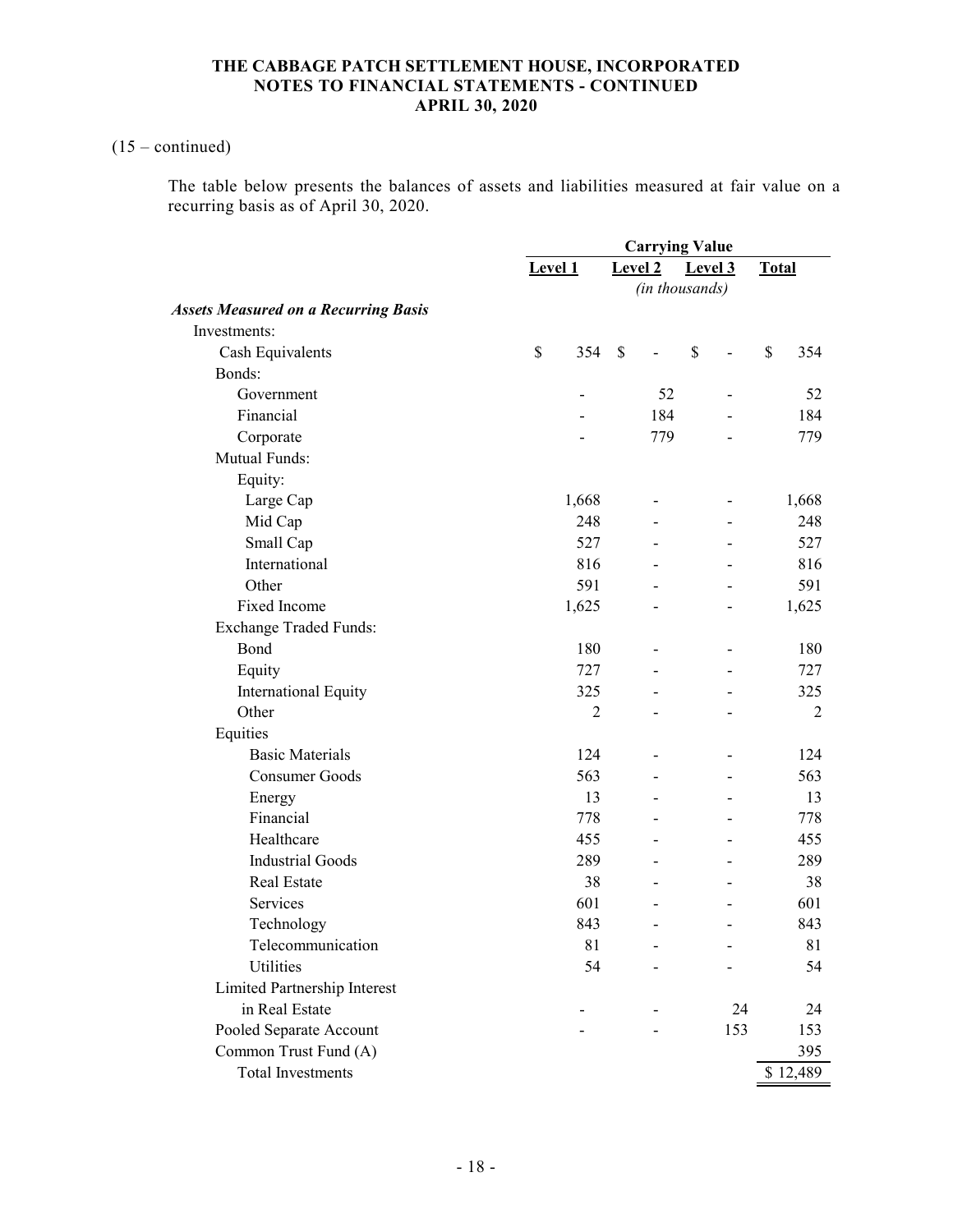# (15 – continued)

|                                               | <b>Carrying Value</b> |                |               |                |         |                          |              |                          |
|-----------------------------------------------|-----------------------|----------------|---------------|----------------|---------|--------------------------|--------------|--------------------------|
|                                               | Level 1               |                | Level 2       |                | Level 3 |                          | <b>Total</b> |                          |
|                                               |                       |                |               | (in thousands) |         |                          |              |                          |
| Beneficial interest in annuity trust:         |                       |                |               |                |         |                          |              |                          |
| Cash Equivalents                              | \$                    | 53             | $\mathcal{S}$ |                | \$      |                          | \$           | 53                       |
| Mutual Funds:                                 |                       |                |               |                |         |                          |              |                          |
| Equity:                                       |                       |                |               |                |         |                          |              |                          |
| Large Cap                                     |                       | 50             |               |                |         |                          |              | 50                       |
| Mid Cap                                       |                       | 9              |               |                |         |                          |              | 9                        |
| Small Cap                                     |                       | $\overline{4}$ |               |                |         |                          |              | $\overline{4}$           |
| International                                 |                       | 11             |               |                |         |                          |              | 11                       |
| Fixed Income                                  |                       | 31             |               |                |         |                          |              | 31                       |
| <b>Exchange Traded Funds:</b>                 |                       |                |               |                |         |                          |              |                          |
| Bond                                          |                       | 19             |               |                |         |                          |              | 19                       |
| Equity                                        |                       | 68             |               |                |         |                          |              | 68                       |
| <b>REIT</b>                                   |                       | 21             |               |                |         |                          |              | 21                       |
| Other                                         |                       |                |               |                |         |                          |              | $\overline{\phantom{0}}$ |
| Total Beneficial interest in annuity trust    |                       |                |               |                |         |                          | \$           | 266                      |
| Beneficial interest in perpetual trusts:      |                       |                |               |                |         |                          |              |                          |
| Cash Equivalents                              | $\mathbb{S}$          | 169            | \$            |                | \$      |                          | \$           | 169                      |
| Bonds:                                        |                       |                |               |                |         |                          |              |                          |
| Government                                    |                       |                |               | 153            |         |                          |              | 153                      |
| Corporate                                     |                       |                |               | 762            |         |                          |              | 762                      |
| Mutual Funds:                                 |                       |                |               |                |         |                          |              |                          |
| Equity:                                       |                       |                |               |                |         |                          |              |                          |
| Large Cap                                     |                       |                |               |                |         |                          |              |                          |
| Mid Cap                                       |                       |                |               |                |         |                          |              |                          |
| Small Cap                                     |                       | 127            |               |                |         |                          |              | 127                      |
| International                                 |                       | 536            |               |                |         |                          |              | 536                      |
| Fixed Income                                  |                       | 907            |               |                |         |                          |              | 907                      |
| Other                                         |                       | 487            |               |                |         |                          |              | 487                      |
| <b>Exchange Traded Funds:</b>                 |                       |                |               |                |         |                          |              |                          |
| Equity                                        |                       | 298            |               |                |         |                          |              | 298                      |
| Equities                                      |                       |                |               |                |         |                          |              |                          |
| <b>Basic Materials</b>                        |                       | 63             |               | $\overline{a}$ |         | $\overline{\phantom{a}}$ |              | 63                       |
| Consumer Goods                                |                       | 530            |               |                |         |                          |              | 530                      |
| Energy                                        |                       | 14             |               |                |         |                          |              | 14                       |
| Financial                                     |                       | 684            |               |                |         |                          |              | 684                      |
| Healthcare                                    |                       | 379            |               |                |         |                          |              | 379                      |
| <b>Industrial Goods</b>                       |                       | 407            |               |                |         |                          |              | 407                      |
| Real Estate                                   |                       | 171            |               |                |         |                          |              | 171                      |
| Technology                                    |                       | 706            |               |                |         |                          |              | 706                      |
| Telecommunication                             |                       | 303            |               |                |         |                          |              | 303                      |
| Utilities                                     |                       | 35             |               |                |         |                          |              | 35                       |
| Total Beneficial interest in perpetual trusts |                       |                |               |                |         |                          | \$           | 6,731                    |
|                                               |                       |                |               |                |         |                          |              |                          |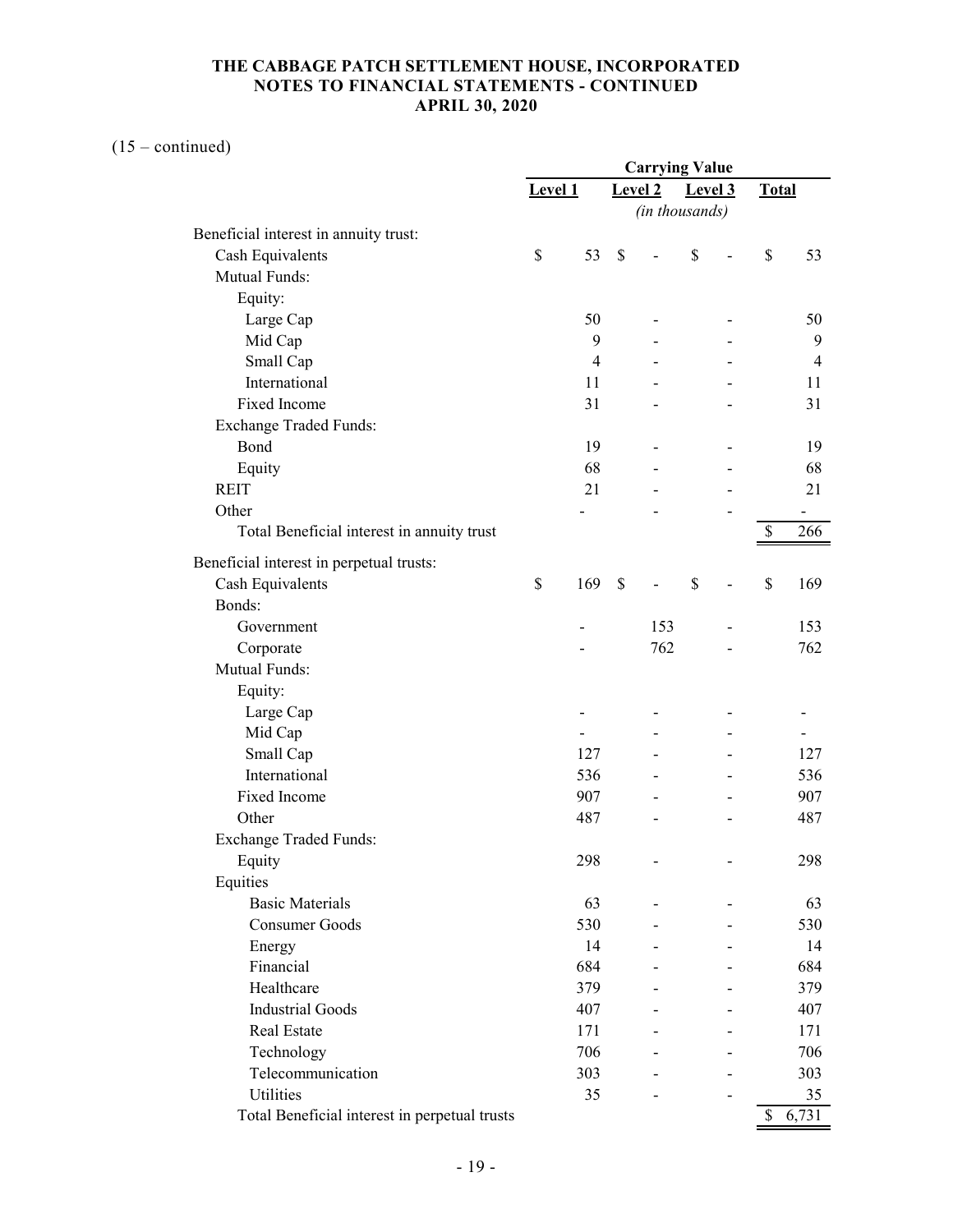### $(15 - \text{continued})$

(A) In accordance with FASB ASC Subtopic 820-10, certain investments that were measured at net asset value ("NAV") per share (or its equivalent) have not been classified in the fair value hierarchy. The fair value amounts presented in the tables are intended to permit reconciliation of the fair value hierarchy to the line items presented in the statement of net assets available for benefits.

In general, fair value is based upon quoted market prices, where available. If quoted market prices are not available, fair value is based on internally developed models or obtained from third parties that primarily use, as inputs, observable market-based parameters or a matrix pricing model that employs the Bond Market Association's standard calculations for cash flow and price/yield analysis and observable market-based parameters. Valuation adjustments may be made to ensure that financial instruments are recorded at fair value. These adjustments may include unobservable parameters. Any such valuation adjustments have been applied consistently over time. The Organization's valuation methodologies may produce a fair value calculation that may not be indicative of net realizable value or reflective of future fair values. While management believes the Organization's valuation methodologies are appropriate and consistent with other market participants, the use of different methodologies or assumptions to determine the fair value of certain financial instruments could result in a different estimate of fair value at the reporting date.

*Cash equivalents.* Values at the net asset value of the units held by the Organization at yearend.

*Government and Corporate bonds.* Valued using pricing models maximizing the use of observable inputs for similar securities. This includes basing value on yields currently available on comparable securities of issuers with similar credit ratings.

*Mutual Funds and Exchange Traded Funds.* Valued at the daily closing price as reported by the fund. Mutual funds held by the Plan are open-end mutual funds that are registered with the Securities and Exchange Commission. These funds are required to publish their daily net asset value (NAV) and to transact at that price. The mutual funds held by the Organization are deemed to be actively traded.

*Equities.* Valued at the quoted market price of the shares held by the Organization at yearend.

*Limited partnership interests.* The Organization has several limited partnerships which are invested in real estate. The fair value is based on recent appraisals.

*Pooled Separate Account*. Valued at the Organization's allocation of the fair value of the pool's underlying assets at year-end as provided by the Community Foundation of Louisville's Fund administrator. The shares of the funds are not publicly traded; redemption can only be made by the fund on the redemption dates and subject to the required notice periods specified in the offering documents of the fund. The rights of the fund to request redemption of its investments in the fund may vary in frequency from weekly to annual redemptions. As a result, the carrying values of the funds may not be indicative of the values ultimately realized on redemption. In addition, the fund may be materially affected by the actions of other investors who have invested in the funds in which the fund has invested.